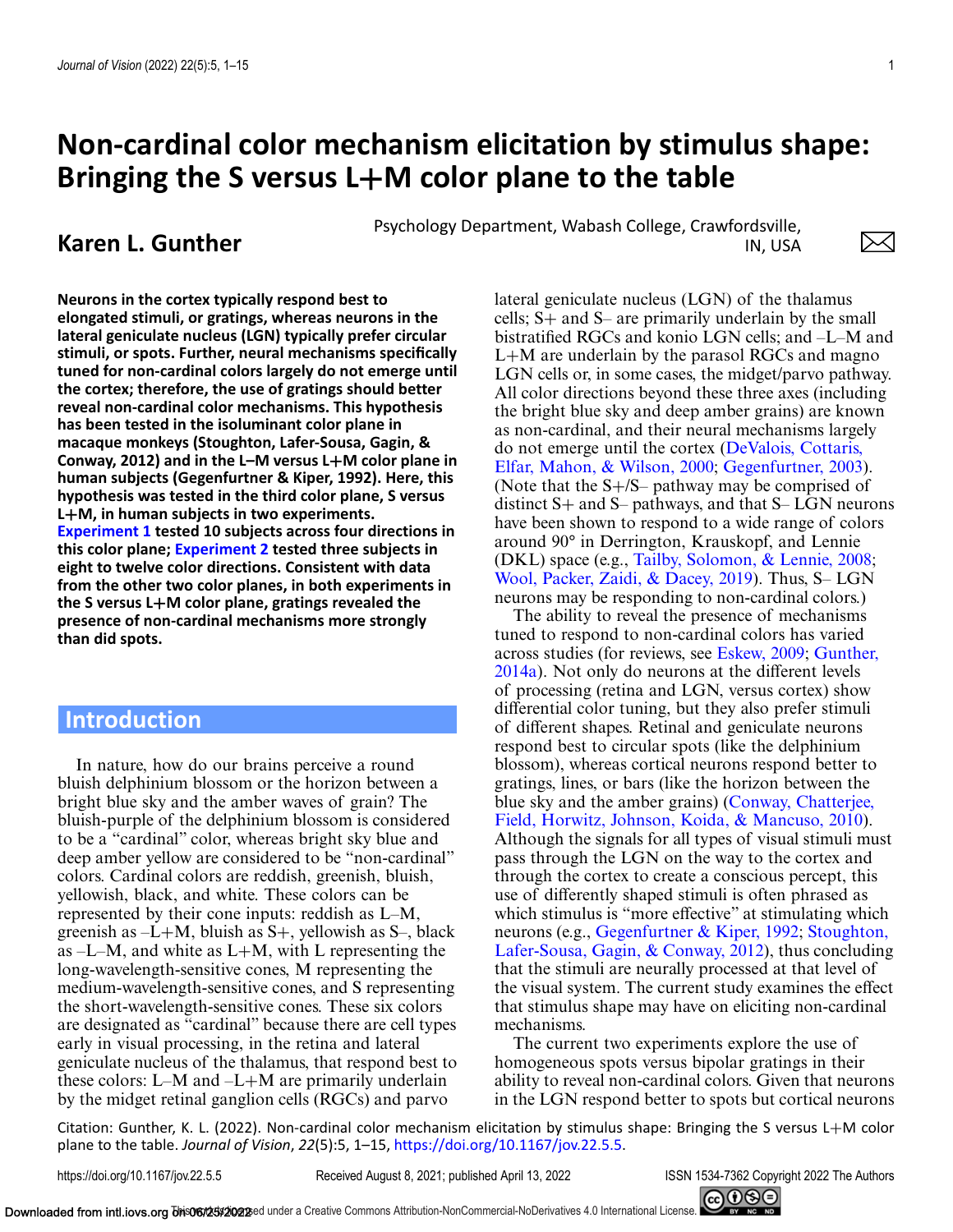<span id="page-1-0"></span>

Figure 1. DKL three-dimensional color space. Red/green is underlain by L–M cone inputs, tritan is underlain by S, and luminance is underlain by L+M. Figure was modified from [Gunther and Dobkins \(2003\).](#page-10-0)

respond better to gratings [\(Conway et al., 2010\)](#page-9-0), and that non-cardinal mechanisms mostly do not emerge [until the cortex \(](#page-10-0)[DeValois et al., 2000](#page-9-0)[;](#page-10-0) Gegenfurtner, 2003) (but cf. [Tailby et al., 2008;](#page-10-0) [Wool et al., 2019\)](#page-11-0), non-cardinal mechanisms should be more likely to be revealed with cortically stimulating gratings than with LGN-stimulating spots.

Two studies have in fact found stronger evidence for non-cardinal mechanisms when using gratings than when using spots, in two of the three planes of color space. A color space is a means to discuss color in a coherent manner. One three-dimensional representation of color space, shown in Figure 1, uses the cardinal opponent mechanisms (i.e., RGC or LGN cell preferences) as the cardinal axes: reddish/greenish is underlain by L–M, bluish/yellowish (i.e., tritan) is underlain by S, and luminance is underlain by  $L+M$ . This space is referred to as DKL space, after the pioneering work of Derrington, Krauskopf, and Lennie [\(1984\). This color space can then be sliced into three](#page-9-0) cardinal planes: L–M versus S, or isoluminant (colored in Figure 1); L–M versus L+M; and S versus L+M. In [the isoluminant plane, in macaque subjects,](#page-10-0) Stoughton and colleagues (2012) found evidence for non-cardinal mechanisms when adapting with grating stimuli but only slight evidence for non-cardinal mechanisms when adapting with full-field stimuli. Gegenfurtner and Kiper (1992) [found non-cardinal mechanisms in the L–M](#page-10-0) versus L+M color plane when measuring detection

thresholds for gratings but not when using 2°-diameter spots. To the best of the author's knowledge, the ability of spots versus gratings to reveal non-cardinal mechanisms has not yet been examined in the S versus L+[M color plane \(e.g., see relevant reviews by](#page-9-0) Eskew, 2009; [Smithson, 2014\)](#page-10-0). The S versus L+M color plane is examined in the current study.

Two studies with contradictory findings are those by [Giulianini and Eskew \(1998\)](#page-10-0) and Sankeralli and [Mullen \(1997\). In the L–M versus L](#page-10-0)+M plane, both studies found evidence only for cardinal mechanisms, whether using spots or gratings (Giulianini  $&$  Eskew, 1998) or gratings only [\(Sankeralli & Mullen, 1997\)](#page-10-0). However, both sets of authors calculated their colors in cone contrast color space rather than DKL space (Figure 1). Cone contrast space calculates colors in terms of how much each cone type is stimulated by the stimulus versus by the background color. DKL color space calculates colors in terms of how much each post-receptoral mechanism  $(L-M, S, \text{or } L+M)$ is stimulated. This difference in representation of color space can alter the apparent distinctiveness of post-receptoral mechanisms. Hansen and Gegenfurtner (2013) [point out that the stimuli used by Giulianini](#page-10-0) and Eskew, although the mechanisms appear to be quite distinct in cone contrast space, are very similar when mapped in DKL space, and all essentially only stimulate L–M. Further, when Sankeralli and Mullen replotted the data from [Gegenfurtner and Kiper \(1992\)](#page-10-0) in cone contrast space, the evidence for non-cardinal mechanisms disappeared. Thus, the interpretation of whether non-cardinal mechanisms are present can be affected by the chosen color space, aside from the stimulus type (e.g., spots versus gratings) that is used.

The current study tests the hypothesis that gratings (that cortical neurons respond particularly well to) reveal non-cardinal colors better than do spots (that particularly stimulate LGN neurons), extending the examination of this hypothesis to the S versus L+M color plane. [Experiment 1](#page-3-0) tested this hypothesis in a larger number of subjects (10), but with fewer color axes (two cardinal and two non-cardinal per color plane). [Experiment 2](#page-5-0) tested this hypothesis in fewer subjects (three), but with eight  $(n = 2$  subjects) or 12 ( $n = 1$  subject) color axes per color plane.

# **Methods**

The existence of separate mechanisms underlying different non-cardinal color axes was determined using noise masking, a common technique for [studying non-cardinal mechanisms \(Eskew, Newton,](#page-9-0) & Giulianini, 2001; [Gegenfurtner & Kiper, 1992;](#page-10-0) [Gunther, 2014a;](#page-10-0) [Gunther & Downey, 2016;](#page-10-0) Hansen & Gegenfurtner, 2006; [Hansen & Gegenfurtner, 2013;](#page-10-0) [Li](#page-10-0)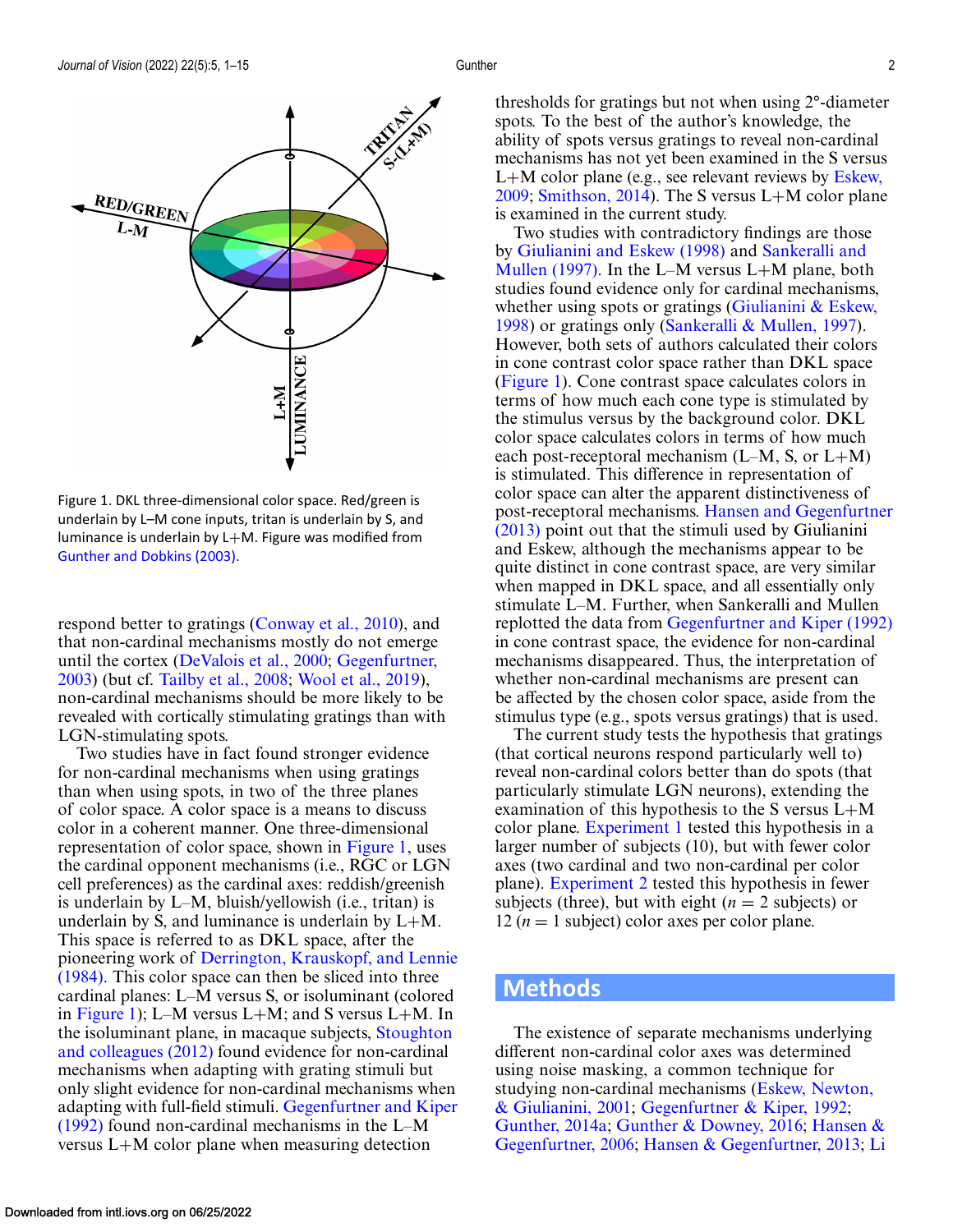[& Lennie, 1997\)](#page-10-0). In this technique, the spot or grating stimuli are presented in a field of pixelated noise. Noise masking reveals separate non-cardinal mechanisms if the contrast threshold to detect a stimulus when embedded in aligned noise is higher than when that same stimulus is embedded in orthogonal noise. Aligned noise is noise from the same color axis as the stimulus (e.g., 45° S versus L+M non-cardinal stimulus and noise, which appears as intense-bluish/dim-yellowish). Orthogonal noise is noise from the opposite color axis as the stimulus (e.g.,  $135^{\circ}$  S versus L+M non-cardinal noise with the 45 $\degree$  S versus L+M non-cardinal stimulus; 135° appears intense-yellowish/dim-bluish).

The logic underlying the use of noise masking to study non-cardinal mechanisms is as follows. If separate neural mechanisms exist for the 45° and 135° non-cardinal stimuli, then the 45° mechanism would fire preferentially in response to the 45° stimulus, whereas the 135° mechanism would fire preferentially in response to the 135° noise. As far as the 45° mechanism is concerned, no noise is present (or very little, if the mechanisms and stimuli are not perfectly orthogonal), and the contrast required to detect the 45° stimulus would be low. On the other hand, if there are not specific mechanisms to detect the 45° and 135° non-cardinal mechanisms, then we are using the underlying cardinal mechanisms (e.g., S and  $L+M$ ) to detect both the 45° and the 135° stimuli. In the case of detection by the cardinal mechanisms, the 45° non-cardinal stimulus and the 135° non-cardinal noise would both stimulate the S and L+M cardinal mechanisms, and the contrast of the 45° non-cardinal stimulus would have to be increased in order for its neural response to be "louder" than the neural response to the 135° non-cardinal noise, allowing the stimulus to be detected. Thus, the existence of independent non-cardinal mechanisms is determined by whether the detection of the 45° non-cardinal stimulus is affected more by the 45° non-cardinal noise than by the 135° non-cardinal noise. (Even if the orthogonal noise is not perfectly orthogonal to the neural mechanism that is detecting the stimulus, separate non-cardinal mechanisms are revealed when orthogonal, or nearly orthogonal, noise raises the stimulus threshold by less than does the aligned noise.)

#### **Subjects**

In [Experiment 1,](#page-3-0) 10 subjects were tested, one female subject (48 years old) and nine male subjects (mean age  $20.11 \pm 1.45$  years). Note that Wabash College has an all-male student body. Thus, the only female subject is the author. In [Experiment 2,](#page-5-0) subject KLG (51 years old) participated again, plus two new male subjects (18 and 21 years old). For both experiments, normal color vision was verified by the Farnsworth-Munsell 100-Hue test (FM100). Error scores up to 100 are considered to reflect normal color vision; a stricter maximum error score of 50 was used in these studies. One subject in the S versus L+M color plane in [Experiment 1](#page-3-0) exceeded this threshold, with an overall error score of 88. However, his error score on the blue/yellow FM100 caps [\(Smith, Pokorny, & Pass, 1985\)](#page-10-0) was 11, but his error score on the red/green caps was 77. This study was approved by the Wabash College Institutional Review Board, and all subjects gave written informed consent. The protocol conforms to the tenets of the Declaration of Helsinki.

#### **Apparatus**

In [Experiment 1,](#page-3-0) stimuli were programmed in MATLAB (The MathWorks, Natick, MA), interfaced with the ViSaGe visual stimulus generator (Cambridge Research Systems, Rochester, UK) and presented on a 20-inch NEC MultiSync FP2141SB monitor (100-Hz refresh rate,  $1024 \times 768$ -pixel resolution; NEC Corporation, Tokyo, Japan). The calibration of the monitor was verified with a PR-655 Spectroradiometer (PhotoResearch, Syracuse, NY) or a ColorCAL (Cambridge Research Systems) each day on which a subject was tested, following a warm-up of at least 20 minutes with full screen gray at  $24$  cd/m<sup>2</sup>. Any day on which the luminance values of the S+ and S– phases of the stimulus (at full contrast) were off by more than  $\pm 2\%$  Michelson contrast—(LUM<sub>S+</sub>  $– LUM<sub>S–</sub>)/(LUM<sub>S+</sub> + LUM<sub>S–</sub>)$ —the monitor was recalibrated by linearizing the voltage/luminance relationship independently for each of the three phosphors (red, green, and blue), using the Gamma Correction System and a ColorCAL (both, Cambridge Research Systems). The Cambridge Research Systems MacLeod-Boynton color space was used. This color space uses the [Smith and Pokorny \(1975\)](#page-10-0) cone fundamentals and transform matrices from Travis [\(1991\). Subjects responded using a CB6 Push Butt](#page-11-0)on Response Box (Cambridge Research Systems).

Between [Experiments 1](#page-3-0) and [2](#page-5-0) new lab equipment was purchased, and the old equipment was retired. Thus, in [Experiment 2,](#page-5-0) stimuli were again programmed in MATLAB but were presented on a Cambridge Research Systems Display++ 32-inch LED-backlit LCD monitor in ViSaGe mode (100-Hz refresh rate,  $1440 \times 1080$  usable pixel resolution corresponding to  $524 \times 393$  mm). The Display + + continuously measures and maintains its luminance output. The monitor was allowed to warm up for at least 30 minutes with full screen white at  $60 \text{ cd/m}^2$ .

For all phases of both experiments, subjects viewed the stimuli binocularly. Testing took place in a dark windowless room, with subjects' heads placed in a chin rest situated 57 cm from the monitor. Subjects were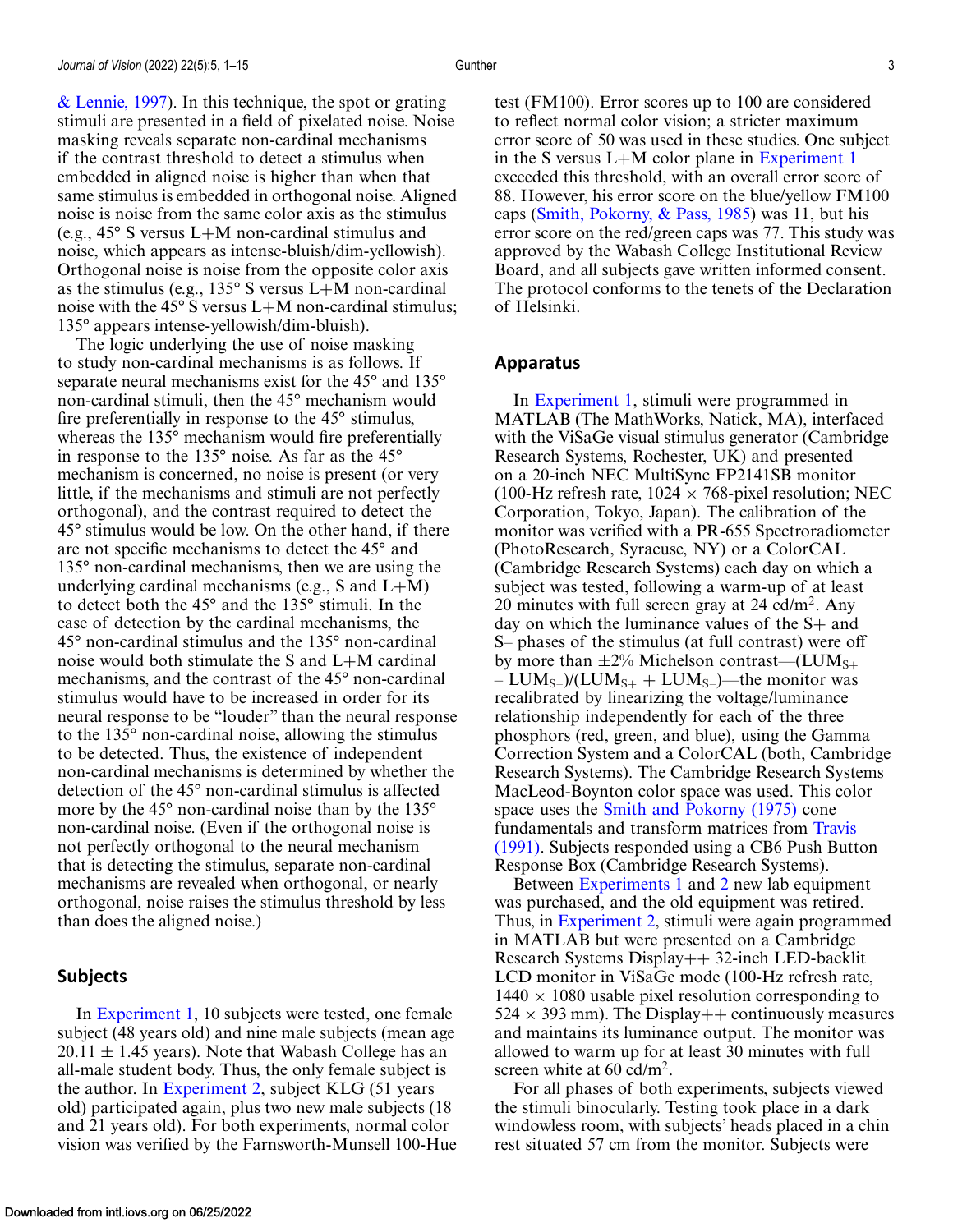# <span id="page-3-0"></span>**Public registration**

Experiment 1 was registered with the Open Science Framework [\(https://cos.io/prereg/\)](https://cos.io/prereg/) before data collection had been completed but after four subjects were tested for pilot data for a grant proposal to the National Science Foundation. In the pre-registration, the author proposed analyzing the data via two-way analyses of variance (ANOVAs) in each color plane (stimulus type  $\times$  cardinal/non). The author hypothesized an interaction where gratings should yield evidence for separate mechanisms (aligned/orthogonal threshold ratios  $>1$ ) for the cardinal and non-cardinal colors, but spots should only do so for cardinal colors; however, on further thought, a more direct test was chosen: one-sample *t*-tests of threshold ratios against 1. In addition, the threshold ratios for spots versus gratings were compared for the non-cardinal colors in paired *t*-tests to determine if the gratings do yield higher threshold ratios, as hypothesized. These are the analyses that are presented in this paper. De-identified data for Experiment 1 and graphs of individual subjects' data for [Experiment 2](#page-5-0) are available at [https://osf.io/ag8vr/.](https://osf.io/ag8vr/) [Experiment 2](#page-5-0) was not pre-registered.

# **Individualization of stimulus parameters**

Three aspects of the stimuli were individualized for each subject: (1) the luminance ratio of the two phases of the isoluminant S-axis stimuli, (2) the threshold contrasts of each mask, and (3) the orientation of the non-cardinal stimuli in equal threshold space.

Aspects of the visual system are known to vary across people with normal color vision, which can introduce variability in how sensitive people are to different colors. For example, macular pigment, located around the fovea of the retina, preferentially absorbs wavelengths below 520 nm and varies across subjects [\(Bone, Landrum, & Cains, 1992;](#page-9-0) Wooten & Hammond, [2005\); thus, it can differentially impact the relative](#page-11-0) luminance values of the S+ and S– phases of the gratings. Due to these individual differences, use of the same stimuli across all subjects would introduce luminance artifacts in the stimuli, making the cardinal S stimuli actually slightly non-cardinal (i.e., not bluish/yellowish but rather intense-bluish/dim-yellowish or intense-yellowish/dim-bluish). Thus, to avoid luminance artifacts, the S+ and S– phases were set to be isoluminant via heterochromatic flicker photometry [\(Ives, 1912\)](#page-10-0) for each subject individually (see Determining isoluminance sections, below).

A second aspect of the visual system that can vary in sensitivity across subjects is the neural pathways that underlie the detection of  $S$  and  $L+M$ . Activities such as playing action video games can improve contrast sensitivity and thus introduce variability in sensitivity across subjects [\(Li, Polat, Makous, & Bavelier, 2009\)](#page-10-0). To ensure that these two stimuli were equally salient, thresholds to detect both cardinal color axes (S and L+M) were determined for each subject. Noise masks were then presented at multiples of each subject's threshold to detect each color (see Determining contrast thresholds sections, below).

The non-cardinal colors were also individualized for each subject, by creating them in equal threshold space, as we [\(Gunther, 2014a;](#page-10-0) [Gunther, 2014b;](#page-10-0) Gunther & Dobkins, 2003; [Gunther & Downey, 2016\) and](#page-10-0) [others \(Krauskopf & Gegenfurtner, 1992;](#page-10-0) Krauskopf, Wu, & Farell, 1996; [Li & Lennie, 1997;](#page-10-0) Webster & [Mollon, 1994\) have done before \(see Individualizing](#page-11-0) non-cardinal colors section, below).

# **Experiment 1**

# **Determining isoluminance**

#### *Stimuli*

The stimuli used to determine isoluminance were vertically oriented sine-wave Gaussian-filtered gratings  $(SD = 1)$ , with 8° visual angle diameter. The spatial frequency was 0.5 cycles/degree (c/deg) and temporal frequency was 5 Hz (counterphase flicker). The spatial frequency was halfway between the 0 c/deg of the [spot stimuli and the 1 c/deg of the gratings;](#page-9-0) Dobkins, Gunther, and Peterzell (2000) found that spatial frequency does not alter isoluminance settings within this range. For the isoluminance settings, the contrast of the  $S + / S$ – gratings was set to 40% maximum on the monitor, the contrast used in Gunther and Downey [\(2016\). The background was a gray of the mean](#page-10-0) chromaticity and luminance for all stimuli. The same background was used in all paradigms (determining isoluminance, contrast threshold, noise masking). A black fixation dot (0.2° diameter) remained visible for the duration of the experiment. The fixation dot and the grating were centered on the monitor. The stimuli were [created in MacLeod-Boynton color space \(MacLeod &](#page-10-0) Boynton, 1979). The color coordinates for the cardinal colors are shown in [Table 1.](#page-4-0) Rods are unlikely to have contributed to the perception of the stimuli used in this experiment, as the stimuli were presented foveally where there are fewer rods, and stimuli of the same luminance were shown to not contribute substantially to the results of [Dalhaus and Gunther \(2012\),](#page-9-0) even in the periphery where rods are more plentiful.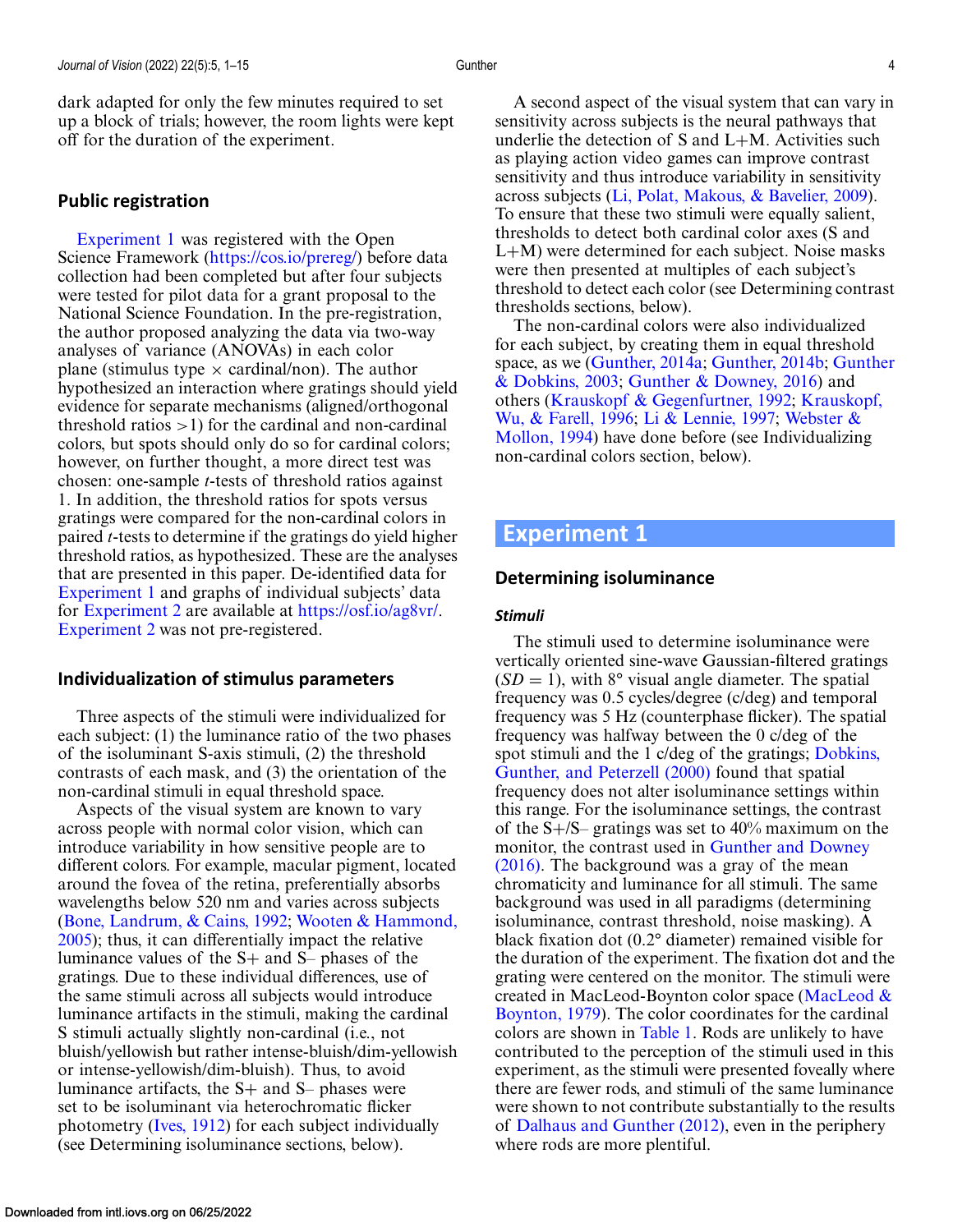#### <span id="page-4-0"></span>*Procedure*

Heterochromatic flicker photometry (HFP) (Ives, [1912\) was used to set the stimuli to be isoluminant.](#page-10-0) Subjects adjusted the luminance of the two phases of the stimulus (e.g.,  $S+$  and  $S-$ ) until the flicker appeared minimal (the stimuli could have appeared to disappear, leaving only the mean gray background visible; the flicker could have appeared to slow; or the stimuli could have appeared to shrink). Minimal flicker occurs when the two phases are equal in luminance. Buttons on the CB6 Push Button Response Box allowed for coarse (0.5% Michelson contrast) or fine (0.1% Michelson contrast) adjustments. As the subject increased the luminance of one phase, the other decreased by the same amount, keeping the mean luminance equal to the background, at 24 cd/m<sup>2</sup>. A separate CB6 button was used to enter the response. Subjects completed 20 trials for each color axis. Outliers (defined as Michelson settings more than 2.5 of the subject's standard deviation away from the subject's mean) were removed. If the standard deviation of the Michelson contrast of the settings was still greater than 5%, more trials were run until the most recent 20 trials met the criterion. The average isoluminance value was calculated on only the most recent 20 trials. All remaining portions of the experiment were conducted with stimuli presented at each subject's individually determined isoluminant point.

#### **Determining contrast thresholds**

#### *Stimuli*

Contrast thresholds were determined using both 8°-diameter 1 c/deg sine-wave Gaussian-filtered gratings and an 8°-Gaussian spot. The gratings were presented for 2 seconds, ramping on and off in contrast to avoid sharp temporal edges. The stimuli appeared 2° either left or right of a centrally located fixation dot (black, 0.2° diameter). In the noise masking paradigm below, the stimulus and the noise mask were presented on alternate refreshes of the monitor. This halved the contrast of the stimuli. Therefore, the contrast thresholds were determined in the presence of a "mask"

| Color            | S     | M-L   | Luminance $(cd/m^2)$ |  |  |
|------------------|-------|-------|----------------------|--|--|
| $S+$ (bluish)    | 0.028 | 0.335 | 24                   |  |  |
| S-(yellowish)    | 0.004 | 0.335 | 24                   |  |  |
| $-(L+M)$ (black) | 0.016 | 0.335 | 2                    |  |  |
| $L+M$ (white)    | 0.016 | 0.335 | 46                   |  |  |
| Gray background  | 0.016 | 0.335 | 24                   |  |  |

Table 1. MacLeod–Boynton color space coordinates of cardinal stimuli, [Experiment 1.](#page-3-0)

of the background gray color; this mask was not readily apparent, but it did reduce the contrast the same amount as the real noise masks did, so the contrasts determined here transferred to the noise masking paradigm below. Contrast thresholds were determined for the two cardinal axes:  $S$  and  $L+M$  (see Table 1 for color coordinates).

#### *Procedure*

Three hundred trials were presented for each color axis tested: 30 trials at each of 10 contrasts. Contrasts [were chosen to bracket the average threshold;](#page-9-0) Blake and Sekuler (2006) recommended at least 20 trials per contrast. Subjects initiated each trial. One stimulus, at one contrast, appeared for 2 seconds at one location (left or right of fixation), randomly chosen. The subject then reported whether the stimulus was on the left or right. Subjects were allowed a few practice trials until they felt comfortable with the task, then the 300 trials were started. Feedback was not given. After the block of trials was complete, the 75% contrast threshold was determined using a 10-point sigmoidal best-fitting function. Each color axis was presented in a separate block of trials.

#### **Individualizing non-cardinal colors**

When the contrast thresholds for the cardinal stimuli (S and L+M) had been determined, the non-cardinal colors were set to be halfway (45° and 135° in color space) between the cardinal axes in equal threshold space; see [Appendix A](#page-11-0) for details. This ensures that if the non-cardinal colors are detected not by specific non-cardinal mechanisms but instead by the cardinal mechanisms then the stimuli would equally stimulate the two neighboring cardinal mechanisms.

#### **Noise masking**

#### *Stimuli*

The target stimuli were either 8°-diameter Gaussian spots, or 8°-diameter Gabor gratings of 1 c/deg spatial frequency. The value of 1 c/deg for the grating stimulus was chosen to be intermediate between the 0.5 c/deg of [Stoughton et al. \(2012\)](#page-10-0) and the 1.2 c/deg of [Gegenfurtner and Kiper \(1992\)](#page-10-0). The stimuli flickered at 5 Hz between the two endpoints of the color axis being tested (e.g., S+ and S–). The stimuli appeared centered 2° either left or right of the centrally located fixation dot (black, 0.2° diameter), as they were for determining contrast thresholds.

The noise mask consisted of a  $20^{\circ} \times 10^{\circ}$  horizontal rectangle (centered on fixation), filled with  $0.2^{\circ} \times$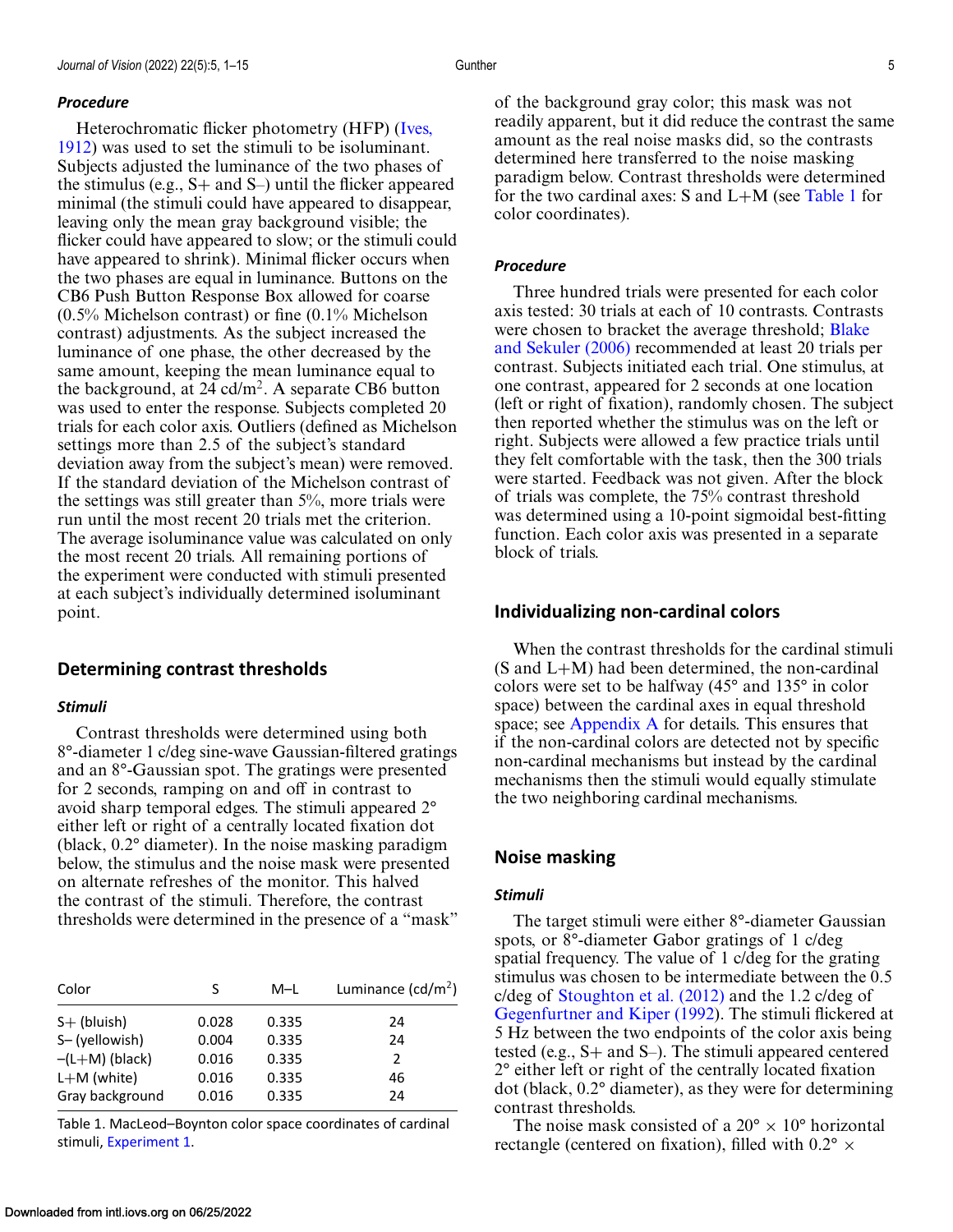<span id="page-5-0"></span>0.2° square dots of white noise varying between the two endpoints of the color axis being tested. The counterphase of the dots flickered at a rate of 5 Hz. The locations of the noise dot contrasts were re-randomized on each trial. The mask contrast was set to 5 times the subject's threshold to detect that color axis (see Determining contrast thresholds sections, above). The noise mask remained visible for the duration of the block of 300 trials.

The target stimulus and the noise mask were interleaved on alternating refreshes of the monitor. At a refresh rate of 100 Hz, the target and noise stimuli appeared to coexist.

#### *Procedure*

Thresholds to detect stimuli, when embedded in aligned or orthogonal noise, were determined as described above for the procedure for determining contrast thresholds. Sixteen noise-masked thresholds were determined. The four color axes (S and L+M cardinal and 45° and 135° non-cardinal) were presented in aligned noise (e.g., S stimulus in S noise) or in orthogonal noise (e.g., S stimulus in L+M noise). Note that cardinal stimuli were only presented in cardinal noise, and non-cardinal stimuli were only presented in non-cardinal noise. These eight stimuli (four color axes, presented in both aligned and orthogonal noise) were presented both as spots and as gratings. These 16 stimulus conditions were presented in random order in separate blocks.

# **Experiment 2**

Experiment 2 tested the same two cardinal and two 45° non-cardinal masks per color plane as in [Experiment 1.](#page-3-0) Here, multiple stimulus directions were tested in each mask. Subject KLG was tested in 12 stimulus directions spaced at 15° increments in each color plane. Subjects IT and NHJ were tested in eight stimulus directions spaced at 22.5° increments. The change in equipment between [Experiments 1](#page-3-0) and 2 necessitated a change in color space and thus how the stimuli were set up. The specifics of creating the stimuli for Experiment 2 are explained in [Appendix B.](#page-11-0)

# **Results**

#### **Experiment 1**

Evidence of independent, orthogonal mechanisms is indicated by a larger masking effect with aligned noise (e.g., S stimulus in S noise) than the masking



Figure 2. Results from [Experiment 1.](#page-3-0) Data for cardinal stimuli are shown in black (averaged across the two cardinal stimuli), and those for non-cardinal stimuli are shown in gray (averaged across the two non-cardinal stimuli). Aligned/orthogonal ratios for spots are plotted along the *x*-axis and for gratings along the *y*-axis. Spot data to the right of the solid red line or grating data above the solid red line indicate evidence for separate underlying mechanisms (aligned/orthogonal ratio  $> 1.0$ ). Symbols above the black dashed line indicate stronger evidence for non-cardinal mechanisms when using gratings than when using spots.

caused by the orthogonal noise (e.g., S stimulus in L+M noise). This would be shown by the symbols in Figure 2 being greater than 1.0. This is hypothesized to be the case for the cardinal stimuli (black symbols to the right and above the solid red lines) for both the spots and the gratings, and for the non-cardinal stimuli with the gratings (gray symbols above the solid red horizontal line). The non-cardinal spots (gray symbols plotted along the *x*-axis) should in particular stimulate LGN mechanisms [\(Conway et al., 2010\)](#page-9-0), where primarily only cardinal mechanisms are known to exist [\(Gegenfurtner, 2003\)](#page-10-0) (but c.f. [Tailby et al., 2008;](#page-10-0) Wool [et al., 2019\). Thus, both aligned and orthogonal noise](#page-11-0) should tap both cardinal mechanisms, causing the same amount of interference. This means that thresholds for non-cardinal spots in aligned and orthogonal noise are expected to be similar, yielding a ratio of close to 1.0 in Figure 2 (gray symbols clustering around the solid red vertical line).

In the S versus  $L+M$  color plane (the color plane where, to the best of the author's knowledge, this question has not yet been addressed), the results are mostly consistent with the hypothesis. The non-cardinal spot stimulus mean  $(1.24 \pm 0.16)$ ; gray symbols plotted along the *x*-axis) is significantly greater than 1.0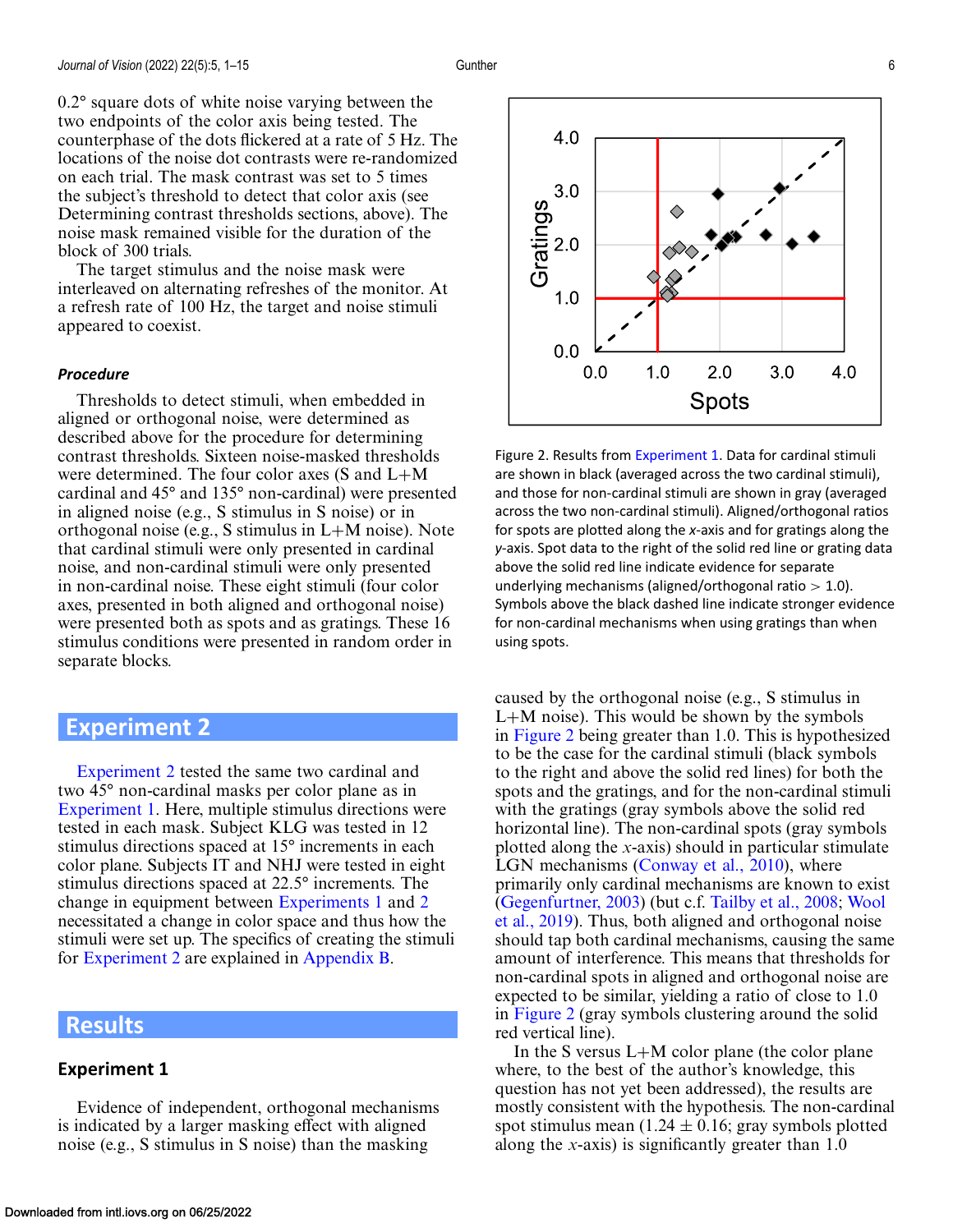<span id="page-6-0"></span>

Figure 3. Data for [Experiment 2.](#page-5-0) Each graph represents a different mask. Radial lines represent  $0.5\times$  baseline threshold. Dotted red lines represent spot stimuli, and solid red lines represent grating stimuli, all plotted as weighted group averages (see text). Straight black lines represent the direction of the mask.

 $[t(9) = 4.773; p = 0.001; \text{ Cohen's } d = 1.51; 95\%$ confidence interval (CI) on the difference from 1.0, 0.13–0.35], largely because of the small variability. The non-cardinal grating stimulus mean  $(1.57 \pm 0.50; \text{gray})$ symbols plotted along the *y*-axis) is also significantly greater than 1.0  $[t(9) = 3.644; p = 0.005; \text{Cohen's } d =$ 1.15; 95% CI on the difference from 1.0, 0.22–0.93]. A paired *t*-test on the non-cardinal spot versus grating data shows that the mean for the grating stimuli is not significantly greater than the mean for the spot stimuli  $[t(9) = 2.379; p = .041; \text{ Cohen's } d = 0.75; 95\% \text{ CI on}$ 

the difference between the means, 0.016–0.65], when factoring in a Bonferroni correction for three *t*-tests (Bonferroni corrected  $\alpha = 0.0167$ ). As can be seen in [Figure 2,](#page-5-0) a number of the gray non-cardinal symbols do cluster around the spot-equals-grating black dashed line, with a few above the line. In this color plane, there is thus a trend toward gratings showing stronger evidence for non-cardinal mechanisms than the spots do. Note that *t*-tests were conducted rather than two-way ANOVAs because the *t*-tests can pinpoint the comparisons of interest to the research questions.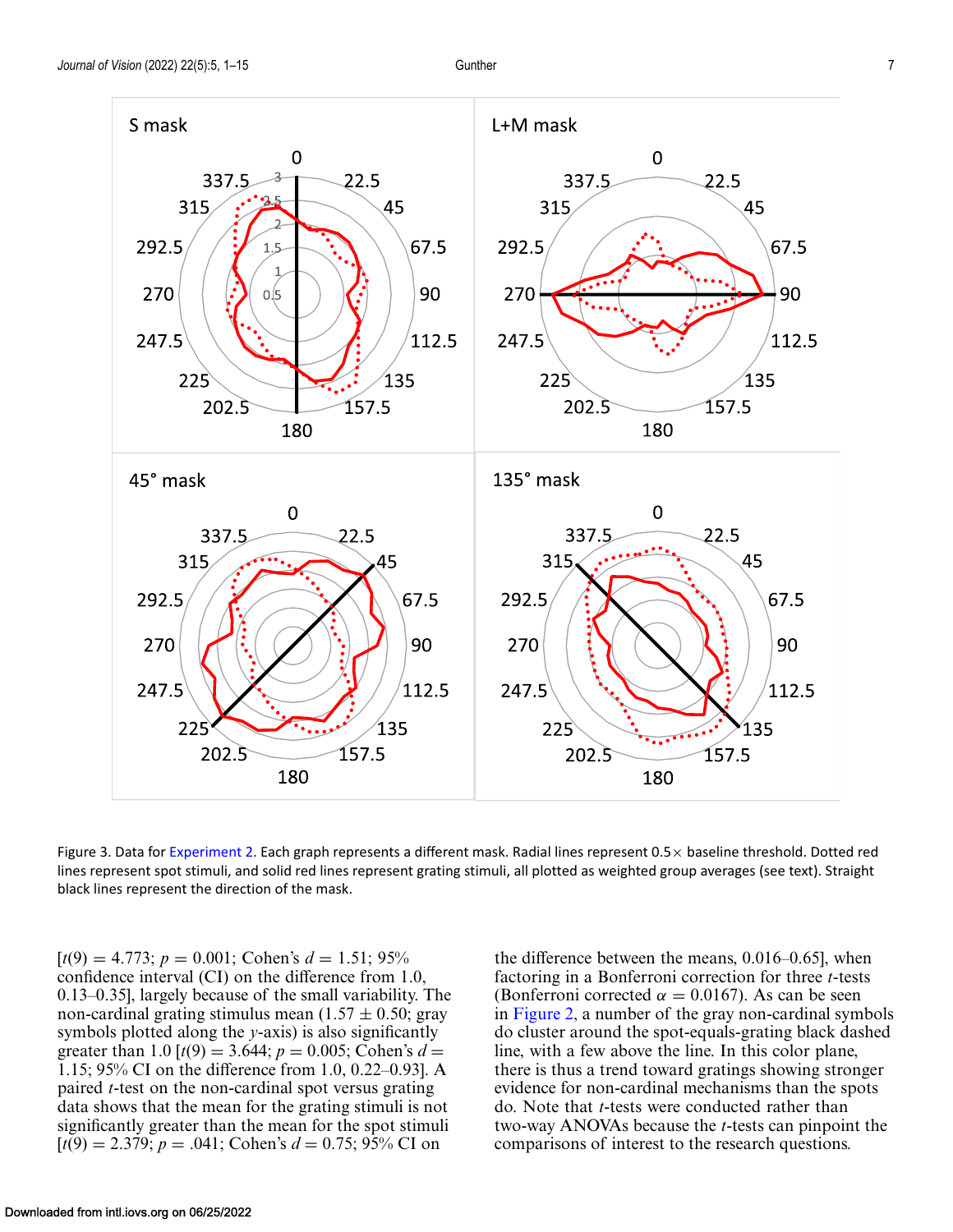

Figure 4. Results for [Experiment 2,](#page-5-0) as plotted for [Experiment 1](#page-3-0) in [Figure 2.](#page-5-0)

Given that there is ample evidence that there are separate mechanisms underlying the three cardinal axes (e.g., [Derrington et al., 1984;](#page-9-0) Krauskopf, Williams, & [Heeley, 1982\), it was expected that the cardinal stimuli](#page-10-0) would yield threshold ratios  $> 1$  for both spots and gratings. This is in fact the case, with the cardinal threshold ratios (black symbols in [Figure 2\)](#page-5-0) yielding  $t(9) = 8.245$ ,  $p < 0.001$  for spots and  $t(9) = 10.815$ , *p* < 0.001 for gratings. In addition, the paired *t*-tests  $[t(9) = 0.842, p = 0.422]$  do not show a preference for gratings; this is also shown in [Figure 2,](#page-5-0) where the black symbols are more evenly spread on either side of the spot-equals-grating black dashed line. Statistics were not performed for [Experiment 2](#page-5-0) given the small sample size, but the black symbols in Figure 4 are also above and to the right of the solid red lines, indicating aligned/orthogonal ratios greater than 1.0, but on both sides of the spot-equals-grating black dashed line, indicating separable mechanisms with either stimulus type.

#### **Experiment 2**

The data for [Experiment 2](#page-5-0) are shown in [Figures 3](#page-6-0) and 4. In [Figure 3,](#page-6-0) different masks are shown in each separate graph. Data are plotted as the ratio of the threshold to detect that particular stimulus on that particular mask (e.g., S grating on S mask) divided by the threshold to detect that same stimulus (e.g., S grating) on the gray mask. The red lines represent a

smoothed, weighted average: the average threshold ratio (across all three subjects) to detect that stimulus (e.g., S grating in S mask), weighted as 1.0, averaged with half-weighting of the average threshold ratios for the neighboring two stimuli (e.g., 165° and 15° gratings, also in the S mask). Graphs of individual subject data can be found at [https://osf.io/ag8vr/.](https://osf.io/ag8vr/)

Although the data are noisy with only three subjects, a pattern similar to that seen in [Experiment 1](#page-3-0) can be seen here. Cardinal masking (top two rows in Figure [3\) is stronger for aligned than orthogonal masking](#page-6-0) (vertical elongation of data in S mask graph, horizontal elongation in L+M mask graph). For the 135° non-cardinal S versus L+M mask, the oblong of data for the grating stimuli (solid red line) is oriented in the 135°/315° direction and is thinner than is the oblong of data for the spot stimuli (dotted red line). For the 45° non-cardinal S versus L+M mask, the grating data look good, but the spot data are oriented in the opposite direction (oriented in the 135° direction rather than the 45° direction).

In Figure 4, for cross-experiment comparisons, the data for [Experiment 2](#page-5-0) are plotted as they were for [Experiment 1](#page-3-0) in [Figure 2.](#page-5-0) This graph plots just the cardinal and the two 45° non-cardinal color directions. The data nicely fit the hypothesis, with an aligned/orthogonal ratio essentially at 1.0 (1.05  $\pm$  0.26) for the non-cardinal spots (gray symbols plotted along the *x*-axis), and  $>1.0$  (1.51  $\pm$  0.76) for the gratings (gray symbols plotted along the *y*-axis). All of the non-cardinal gray symbols are above the spot-equals-grating black dashed line, indicating that the aligned/orthogonal ratios are higher for gratings than for spots, in accordance with the hypothesis.

# **Discussion**

To a large extent, the data support the hypothesis that gratings should better reveal non-cardinal mechanisms than spots do. To the best of the author's knowledge, this is the first time this question has been addressed in the S versus L+M color plane. The threshold ratio for the non-cardinal gratings was significantly greater than 1.0 in [Experiment 1](#page-3-0) (with very similar results in [Experiment 2;](#page-5-0) 1.57 in [Experiment 1](#page-3-0) and 1.51 in [Experiment 2\)](#page-5-0). Although the mean aligned/orthogonal threshold ratio was only slightly greater than 1.0 for the non-cardinal spots in [Experiment 1,](#page-3-0) it was significantly so, because of the extremely small variability across subjects. The non-cardinal spot mean was lower in [Experiment 2](#page-5-0) (1.24 in [Experiment 1](#page-3-0) versus 1.05 in [Experiment 2\)](#page-5-0). Although the aligned/orthogonal ratio was higher for gratings than spots in [Experiment 1,](#page-3-0) it was not significantly so when a Bonferroni correction for multiple tests was factored in.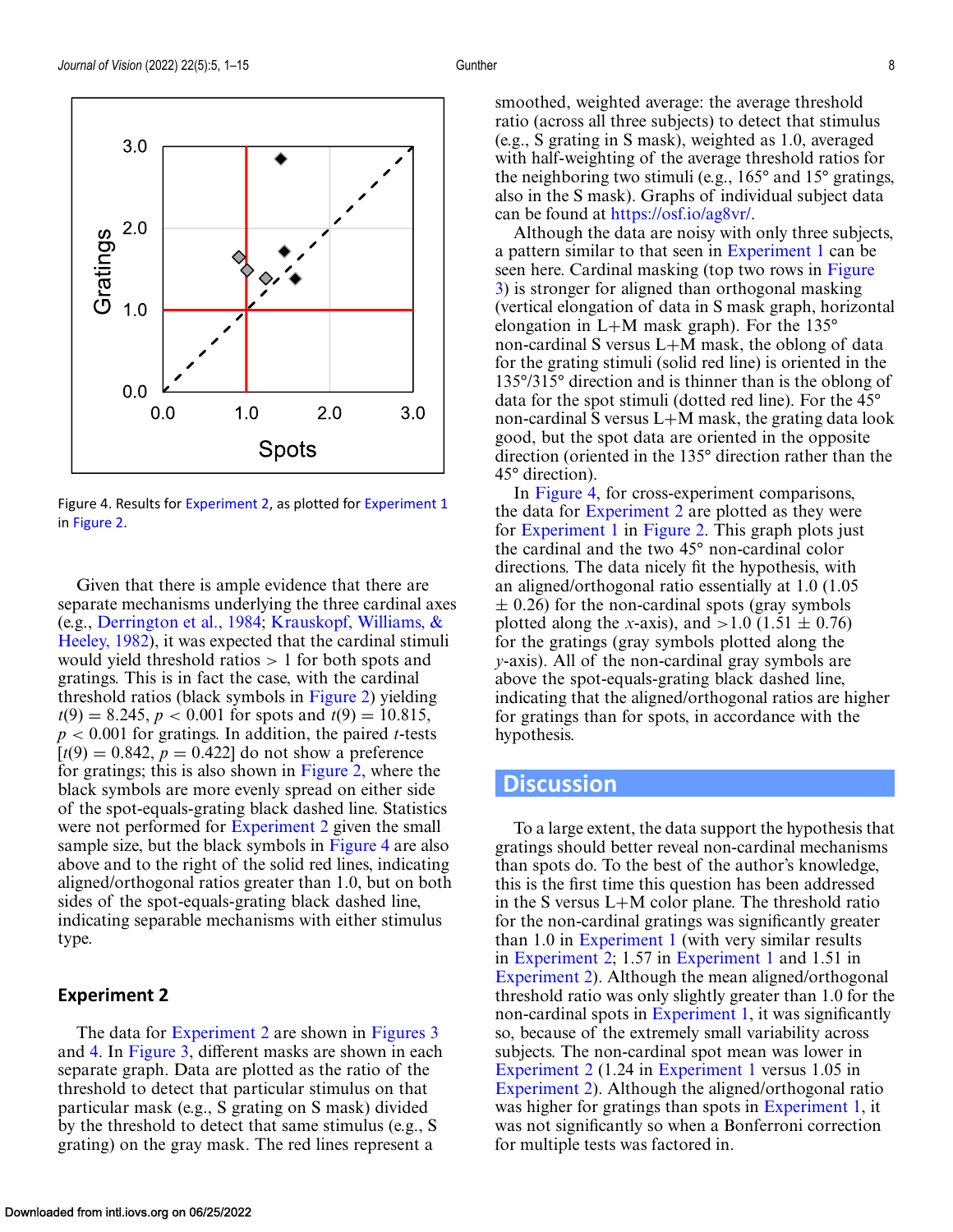The significant aligned/orthogonal ratios for non-cardinals with spot stimuli in [Experiment 1](#page-3-0) might be due to the low variability, thus increasing the *t*-value. Alternatively, this could be a reflection of the findings of [Tailby and colleagues \(2008\)](#page-10-0) that LGN S– neurons respond to a wide range of hues. A wide range would mean that these LGN neurons, which have circular receptive fields, are responding to non-cardinal colors.

The results for [Experiment 2](#page-5-0) are a bit weaker than those for [Experiment 1.](#page-3-0) This may be due to the weaker masks in [Experiment 2.](#page-5-0) Two subjects had masks at  $4.5\times$  threshold, but one subject was only able to get his S threshold low enough for a  $3\times$  mask, compared with  $5\times$  masks for [Experiment 1.](#page-3-0) There is a long history of masking experiments that varied the contrast of the masks (e.g., Legge  $& \text{Foley}, 1980$ ). At low mask contrasts there can even be an enhancement of performance, where thresholds are lower (sensitivity is higher) with low contrast masks, leading to what is known as a "dipper function" as mask contrast increases. Our masks, however, were not this low; none of the masked thresholds on aligned masks was lower than thresholds with the gray "mask".

[Wang, Richters, and Eskew \(2014\)](#page-11-0) and Vingrys and Mahon (1998) [have shown that S-cone increments](#page-11-0)  $(S+)$  are masked to a greater extent (by noise masks) of varying color) than are S-cone decrements (S–). In addition, [Gabree, Shepard, and Eskew \(2018\)](#page-9-0) showed that S-cone stimuli, either  $S+$  or  $S-$ , are masked to a greater extent by  $S+$  than  $S-$  pedestals. This might translate to greater masking of 45° non-cardinal (intense-bluish/dim-yellowish) than 135° non-cardinal [\(intense-yellowish/dim-bluish\) stimuli.](#page-11-0) Vingrys and Mahon (1998) also found stronger masking with luminance increments than decrements; they especially found that blue plus luminance increments showed large effects of aligned masking. Figure 5 shows the data from [Figure 2](#page-5-0) separately for each color axis tested. The results obtained in [Experiment 1](#page-3-0) of the current study thus align with these other studies, as 45° non-cardinal stimuli were more strongly masked by 45° masks than by 135° masks, as shown by an average aligned/orthogonal ratio greater than 1 in Figure 5 (intense-bluish/dim-yellowish diamonds above and to the right of the solid red lines). The 135° stimuli also show this pattern; aligned/orthogonal ratios  $\lt$  1 indicate stronger masking by 45° than 135°, although a smaller difference than for 45° stimuli, as shown by more of the intense-yellowish/dim-bluish diamonds being below and to the left of the solid red lines. In [Experiment 2](#page-5-0) [\(Figure 3\)](#page-6-0), the 45° mask did provide stronger masking than did the 135° mask, as seen in the graph where the mask versus unmasked thresholds are at higher multiples (axis bands being more tightly packed) on the 45° mask than the 135° mask; this is consistent with the results from the literature. However, in [Experiment 2](#page-5-0)



Figure 5. Results from [Experiment 1](#page-3-0) with each axis shown separately: S in blue/yellow squares, L+M in black/gray squares, 45° in intense-bluish/dim-yellowish diamonds, and 135° in intense-yellowish/dim-bluish diamonds. Other features are as described for [Figure 2.](#page-5-0)

there was stronger aligned than orthogonal masking for both 45° and 135° gratings, rather than 45° masks always yielding stronger masking. In addition, the spot stimuli on the 45° mask actually show the opposite tuning to that found by previous studies, as the 135° spots showed stronger masking than did the 45° spots.

A question could be raised that perception of both spot and grating stimuli begins in the eyes, and conscious perception occurs in the cortex; thus, processing of both stimulus types passes through both the LGN and cortex. Therefore, what does it mean that spots better stimulate the LGN and gratings better stimulate the cortex? [Stoughton and colleagues \(2012\)](#page-10-0) and [Gegenfurtner and Kiper \(1992\)](#page-10-0) both proposed that spots versus gratings were "more effective" at stimulating LGN versus cortical neurons. If "more effective" means that these neurons reduce noise better, and thus have a stronger signal-to-noise ratio, then a higher-up decision neuron could then listen to the signal strength coming from below (LGN and cortex) and base its decision on the strongest signal. This is analogous to maximum-likelihood decoder models (e.g., [Goris, Putzeys, Wagemans, & Wichmann, 2013\)](#page-10-0), with the decision neuron choosing the "loudest" response, but here choosing between LGN and cortical signals rather than between neurons responding to stimulus A versus stimulus B.

One further possible concern is that the noise dots (0.2° × 0.2° in [Experiment 1](#page-3-0) and 0.4° × 0.4° in [Experiment 2\)](#page-5-0) are closer to the 1 c/deg spatial frequency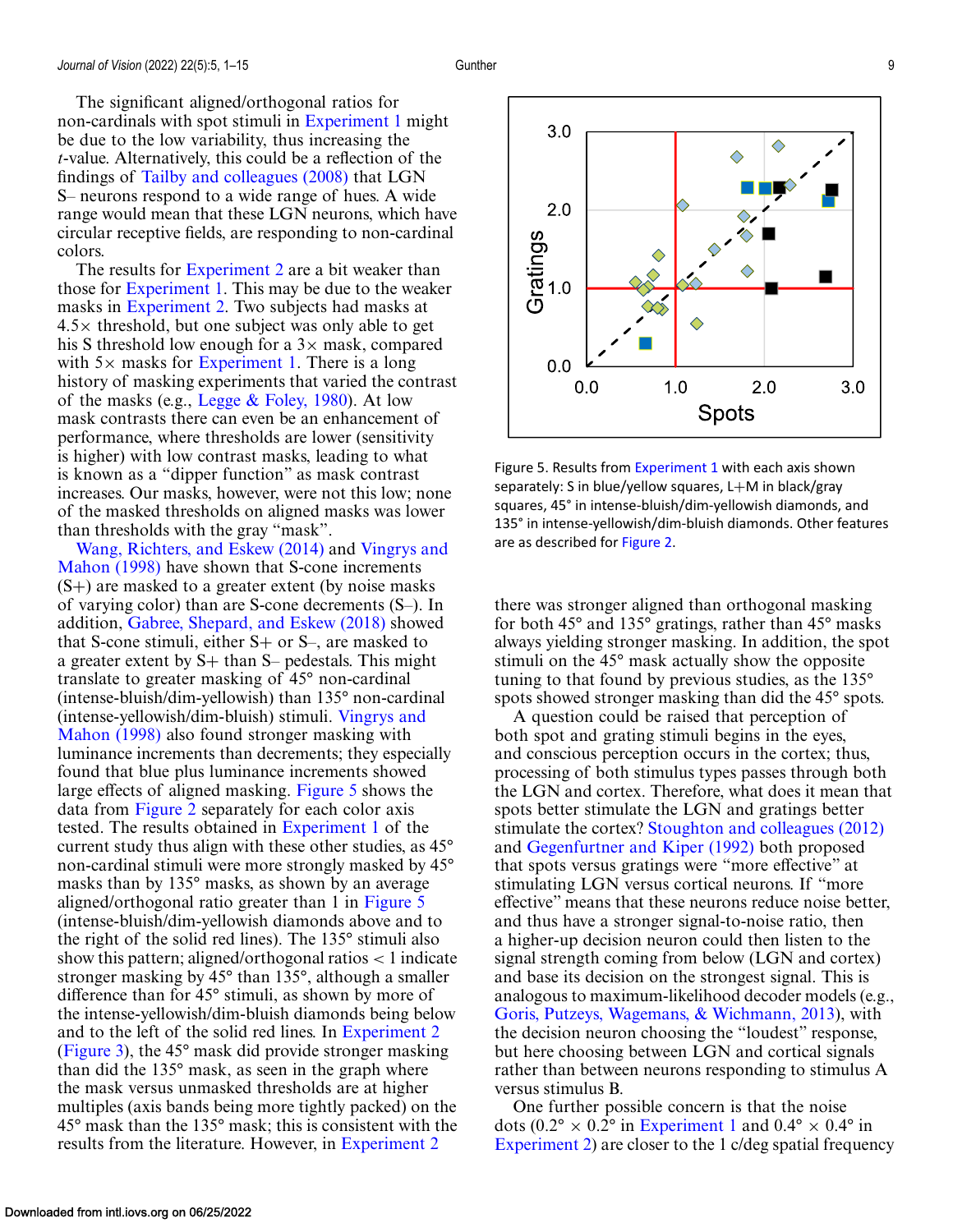<span id="page-9-0"></span>of the gratings (slightly more than one octave apart in [Experiment 1;](#page-3-0) close to the same width  $[0.4^{\circ}$  versus  $0.5^{\circ}$ for one phase of the grating] in [Experiment 2\)](#page-5-0) than they are to the spatial frequency of the spots (8° diameter; slightly above five octaves apart for [Experiment 1](#page-3-0) and slightly below five octaves for [Experiment 2\)](#page-5-0). This thus creates somewhat of a spatial frequency mask—in addition to a color mask—for the gratings but not the full-field spot stimuli. In [Experiment 1,](#page-3-0) the subjects did in fact have the most trouble obtaining thresholds for gratings when presented in aligned noise (in [Experiment 2](#page-5-0) the baseline thresholds were taken on [noise stimuli, not spots and gratings\). However,](#page-10-0) Legge and Foley (1980) found that masks that were an octave lower than target stimuli in spatial frequency were six times less potent maskers as when the mask and target stimuli matched in spatial frequency. Further, this potential spatial frequency mask is not expected to produce an artifact that would skew the data, because the comparisons in the current study are between the cardinal and non-cardinal masking effects within each stimulus type (spot versus grating), rather than across stimulus types.

In conclusion, as had been found in the isoluminant color plane [\(Stoughton et al., 2012\)](#page-10-0) and the L–M versus L+M color plane (Gegenfurtner  $\&$  Kiper, 1992), gratings do reveal non-cardinal mechanisms better than do spots in the S versus L+M color plane, as well.

*Keywords: non-cardinal color, cortex, lateral geniculate nucleus, psychophysics*

# **Acknowledgments**

Supported by a National Science Foundation grant (BCS-1753808). Any opinions, findings, and conclusions or recommendations expressed in this material are those of the author and do not necessarily reflect the views of the National Science Foundation. Help in data collection was provided by summer research interns Carson Powell (funded by the Eldon Parks Memorial Fund for support of student research in psychology) and Colby Dunigan, Jorge Rodriguez, Alex Naylor, and Isaac Temores (all funded by this National Science Foundation grant). Subject payments were provided by the National Science Foundation grant and the Daniel F. Evans Associate Professor in Social Science endowed fund. Open-access publication costs were also funded by this National Science Foundation grant.

Commercial relationships: none. Corresponding author: Karen L. Gunther. Email: guntherk@wabash.edu. Address: Psychology Department, Wabash College, Crawfordsville, IN, USA.

# **References**

- Blake, R., & Sekuler, R. (2006). *Perception* (5th ed.). Boston: McGraw Hill.
- Bone, R. A., Landrum, J. T., & Cains, A. (1992). Optical density spectra of the macular pigment *in vivo* and *in vitro*. *Vision Research, 32*(1), 105–110.
- Boynton, R. M., & Kaiser, P. K. (1968). Vision: The additivity law made to work for heterochromatic photometry with bipartite fields. *Science, 161*(3839), 366–368.
- Buck, S. L., Frome, F., & Boynton, R. M. (1977). Initial distinctness and subsequent fading of minimally distinct borders. *Journal of the Optical Society of America, 67*(8), 1126–1128.
- Conway, B. R., Chatterjee, S., Field, G. D., Horwitz, G. D., Johnson, E. N., Koida, K., & Mancuso, K. (2010). Advances in color science: From retina to behavior. *Journal of Neuroscience, 30*(45), 14955–14963, https: [//doi.org/10.1523/JNEUROSCI.4348-10.2010.](https://doi.org/10.1523/JNEUROSCI.4348-10.2010)
- Dalhaus, R. N., III, & Gunther, K. L. (2012). A tritan *Waldo* would be easier to detect in the periphery than a red/green one: Evidence from visual search. *Journal of the Optical Society of America A, 29*(2), A298–A305.
- Derrington, A. M., Krauskopf, J., & Lennie, P. (1984). Chromatic mechanisms in lateral geniculate nucleus of macaque. *Journal of Physiology, 357*, 241–265.
- DeValois, R. L., Cottaris, N. P., Elfar, S. D., Mahon, L. E., & Wilson, J. A. (2000). Some transformations of color information from lateral geniculate nucleus to striate cortex. *Proceedings of the National Academy of Sciences, USA, 97*(9), 4997– 5002, [https://doi.org/10.1073/pnas.97.9.4997.](https://doi.org/10.1073/pnas.97.9.4997)
- Dobkins, K. R., Gunther, K. L., & Peterzell, D. H. (2000). What covariance mechanisms underlie green/red equiluminance, luminance contrast sensitivity and chromatic (green/red) contrast sensitivity? *Vision Research, 40*(6), 613– 628.
- Eskew, R. T., Jr. (2009). Higher order color mechanisms: A critical review. *Vision Research, 49*(22), 2686–2704.
- Eskew, R. T., Jr., Newton, J. R., & Giulianini, F. (2001). Chromatic detection and discrimination analyzed by a Bayesian classifier. *Vision Research, 41*(7), 893–909.

Gabree, S. H., Shepard, T. G., & Eskew, R. T., Jr. (2018). Asymmetric high-contrast masking in S cone increment and decrement pathways. *Vision Research, 151*, 61–68, [https://doi.org/10.1016/j.visres.2017.06.017.](https://doi.org/10.1016/j.visres.2017.06.017)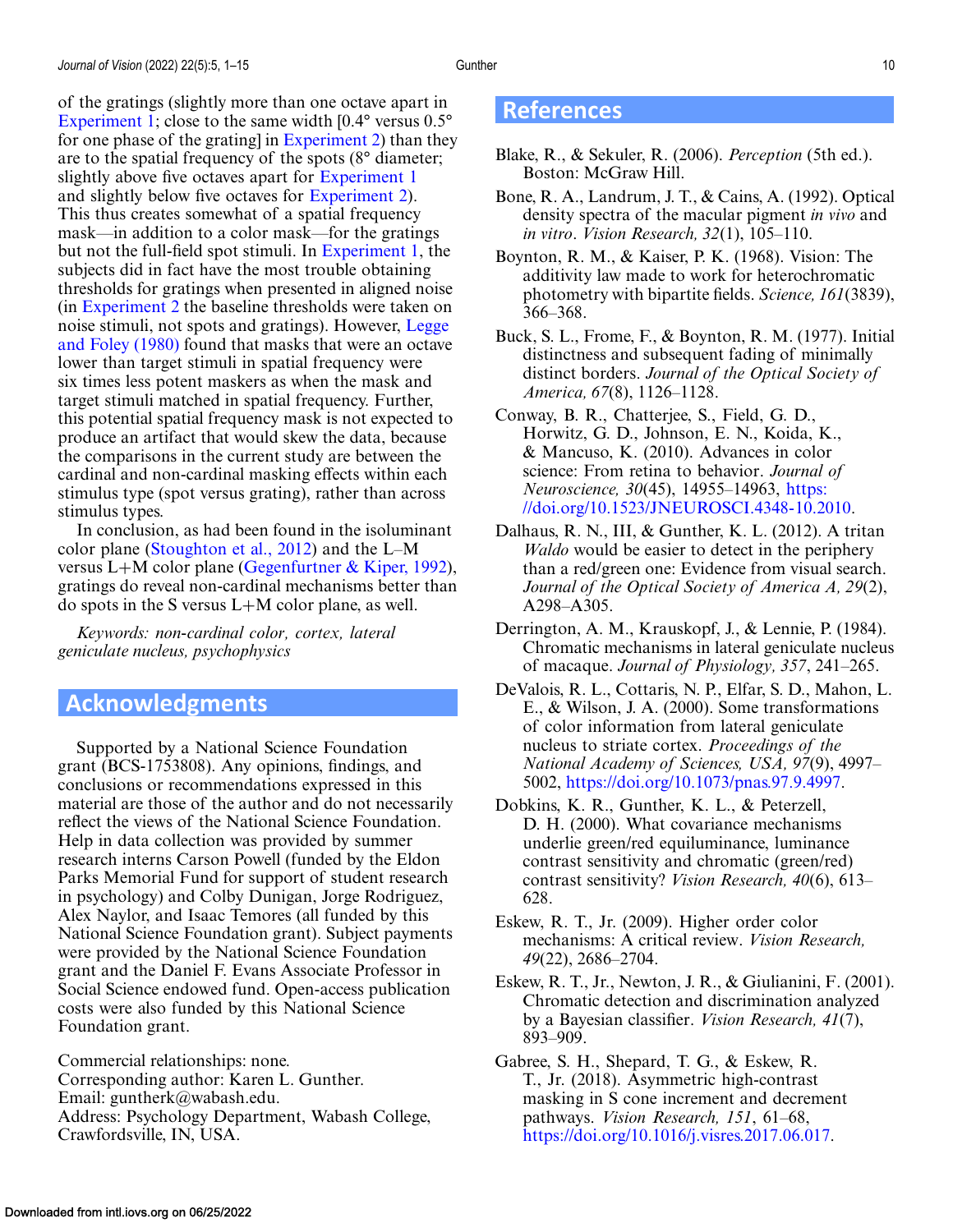<span id="page-10-0"></span>Gegenfurtner, K. R., & Kiper, D. C. (1992). Contrast detection in luminance and chromatic noise. *Journal of the Optical Society of America A, 9*(11), 1880–1888.

- Giulianini, F., Eskew, R. T., &, Jr. (1998). Chromatic masking in the (delta L/L, delta M/M) plane of cone-contrast space reveals only two detection mechanisms. *Vision Research, 38*(24), 3913–3926, [https://doi.org/10.1016/s0042-6989\(98\)00068-6.](https://doi.org/10.1016/s0042-6989(98)00068-6)
- Goris, R. L. T., Putzeys, T., Wagemans, J., & Wichmann, F. A. (2013). A neural population model for visual pattern detection. *Psychological Review, 120*(3), 472–496, [https://doi.org/10.1037/a0033136.](https://doi.org/10.1037/a0033136)
- Gunther, K. L. (2014a). Non-cardinal color mechanism strength differs across color planes but not across subjects. *Journal of the Optical Society of America A, 31*(4), A293–A302.
- Gunther, K. L. (2014b). Non-cardinal color perception across the retina: Easy for orange, hard for burgundy and sky blue. *Journal of the Optical Society of America A, 31*(4), A274–A282.
- Gunther, K. L., & Dobkins, K. R. (2003). Independence of mechanisms tuned along cardinal and noncardinal axes of color space: Evidence from factor analysis. *Vision Research, 43*(6), 683–696.
- Gunther, K. L., & Downey, C. O. (2016). Influence of stimulus size on revealing non-cardinal color mechanisms. *Vision Research, 127*, 57–66.
- Hansen, T., & Gegenfurtner, K. R. (2006). Higher level chromatic mechanisms for image segmentation. *Journal of Vision, 6*(3), 239–259, [https://doi.org/10.1167/6.3.5.](https://doi.org/10.1167/6.3.5)
- Hansen, T., & Gegenfurtner, K. R. (2013). Higher order color mechanisms: Evidence from noise-masking experiments in cone contrast space. *Journal of Vision, 13*(1):26, 1–21, [https://doi.org/10.1167/13.1.26.](https://doi.org/10.1167/13.1.26)
- Ives, H. E. (1912). Studies in the photometry of lights of different colours - IV. The addition of luminosities of different colour. *Philosophical Magazine, 24*(144), 845–853.
- Krauskopf, J., & Gegenfurtner, K. (1992). Color discrimination and adaptation. *Vision Research, 32*(11), 2165–2175.
- Krauskopf, J., Williams, D. R., & Heeley, D. W. (1982). Cardinal directions of color space. *Vision Research, 22*(9), 1123–1131.
- Krauskopf, J., Wu, H. J., & Farell, B. (1996). Coherence, cardinal directions and higher-order mechanisms. *Vision Research, 36*(9), 1235–1245.
- Legge, G. E., & Foley, J. M. (1980). Contrast masking in human vision. *Journal of the Optical Society of America, 70*(12), 1458–1471.
- Li, A., & Lennie, P. (1997). Mechanisms underlying segmentation of colored textures. *Vision Research, 37*(1), 83–97.
- Li, R., Polat, U., Makous, W., & Bavelier, D. (2009). Enhancing the contrast sensitivity function through action video game training. *Nature Neuroscience, 12*(5), 549–551. [https://doi.org/10.1038/nn.2296.](https://doi.org/10.1038/nn.2296)
- MacLeod, D. I. A., & Boynton, R. M. (1979). Chromaticity diagram showing cone excitation by stimuli of equal luminance. *Journal of the Optical Society of America, 69*(8), 1183–1186.
- Parry, N. R. A., & Robson, A. G. (2012). Optimization of large field tritan stimuli using concentric isoluminant annuli. *Journal of Vision, 12*(12):11 1–13 [https://doi.org/10.1167/12.12.11.](https://doi.org/10.1167/12.12.11)
- Sankeralli, M. J., & Mullen, K. T. (1997). Postreceptoral chromatic detection mechanisms revealed by noise masking in three-dimensional cone contrast space. *Journal of the Optical Society of America A, 14*(10), 2633–2646.
- Smith, V. C., & Pokorny, J. (1975). Spectral sensitivity of the foveal cone photopigments between 400 and 500 nm. *Vision Research, 15*(2), 161–171.
- Smith, V. C., & Pokorny, J. (1995). Chromaticdiscrimination axes, CRT phosphor spectra, and individual variation in color vision. *Journal of the Optical Society of America A, 12*(1), 27–35.
- Smith, V. C., Pokorny, J., & Pass, A. S. (1985). Color-axis determination on the Farnsworth-Munsell 100-hue test. *American Journal of Ophthalmology, 100*(1), 176–182.
- Smithson, H. E. (2014). S-cone psychophysics. *Visual Neuroscience, 31*(2), 211–225, https: [//doi.org/10.1017/S0952523814000030.](https://doi.org/10.1017/S0952523814000030)
- Stockman, A. (2019). Cone fundamentals and CIE standards. *Current Opinion in Behavioral Sciences, 30*, 87–93.
- Stockman, A., & Sharpe, L. T. (2000). The spectral sensitivities of the middle- and long-wavelengthsensitive cones derived from measurements in observers of known genotype. *Vision Research, 40*(13), 1711–1737.
- Stoughton, C. M., Lafer-Sousa, R., Gagin, G., & Conway, B. R. (2012). Psychophysical chromatic mechanisms in macaque monkey. *Journal of Neuroscience, 32*(43), 15216–15226, https: [//doi.org/10.1523/JNEUROSCI.2048-12.2012.](https://doi.org/10.1523/JNEUROSCI.2048-12.2012)
- Tailby, C., Solomon, S. G., & Lennie, P. (2008). Functional asymmetries in visual pathways carrying S-cone signals in macaque. *Journal*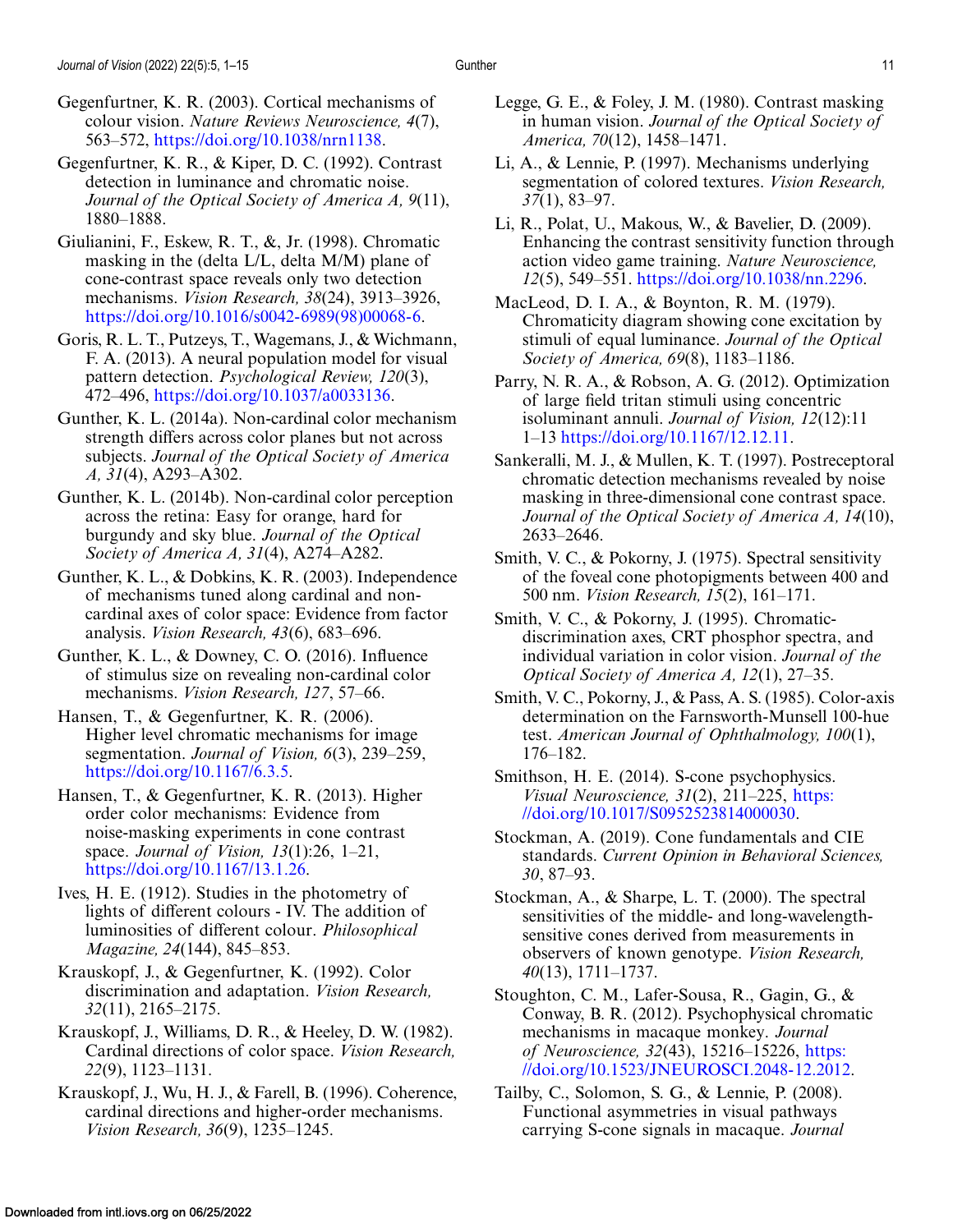<span id="page-11-0"></span>*of Neuroscience, 28*(15), 4078–4087, https: [//doi.org/10.1523/JNEUROSCI.5338-07.2008.](https://doi.org/10.1523/JNEUROSCI.5338-07.2008)

- Tansley, B. W., & Boynton, R. M. (1978). Chromatic border perception: The role of red- and green-sensitive cones. *Vision Research, 18*(6), 683–697.
- Travis, D. (1991). *Effective colour displays: Theory and practice (computers and people)*. New York: Academic Press.
- Vingrys, A. J., & Mahon, L. E. (1998). Color and luminance detection and discrimination asymmetries and interactions. *Vision Research, 38*(8), 1085–1095.
- Wang, Q., Richters, D. P., & Eskew, R. T., Jr. (2014). Noise masking of S-cone increments and decrements. *Journal of Vision, 14*(13):8, 1–17, [https://doi.org/10.1167/14.13.8.](https://doi.org/10.1167/14.13.8)
- Webster, M. A., Miyahara, E., Malkoc, G., & Raker, V. E. (2000). Variations in normal color vision. I. Cone-opponent axes. *Journal of the Optical Society of America A, 17*(9), 1535–1544, [https://doi.org/10.1364/josaa.17.001535.](https://doi.org/10.1364/josaa.17.001535)
- Webster, M. A., & Mollon, J. D. (1994). The influence of contrast adaptation on color appearance. *Vision Research, 34*(15), 1993–2020.
- Wool, L. E., Packer, O. S., Zaidi, Q., & Dacey, D. M. (2019). Connectomic identification and three-dimensional color tuning of S-OFF midget ganglion cells in the primate retina. *Journal of Neuroscience, 39*(40), 7893–7909, https: [//doi.org/10.1523/JNEUROSCI.0778-19.2019.](https://doi.org/10.1523/JNEUROSCI.0778-19.2019)
- Wooten, B. R., & Hammond, B. R., Jr. (2005). Spectral absorbance and spatial distribution of macular pigment using heterochromatic flicker photometry. *Optometry & Vision Science, 82*(5), 378–386.

# **Appendix A: Creation of non-cardinal colors in Macleod-Boynton color space [\(Experiment 1\)](#page-3-0)**

Equal threshold space was created by determining the number of multiples of thresholds that fit into 100% for the less-sensitive cardinal axis (e.g., subject CKD's S spot threshold was 14.89 and L+M spot threshold was 2.31, yielding a maximum multiple of 6.7). For the intense-bluish pole of the 45° S versus L+M non-cardinal stimulus, the S coordinate was set to .028 for CKD (maximum for the S coordinate). The L+M coordinate was set to 27.7 cd/m<sup>2</sup>: 24 cd/m<sup>2</sup> L+M coordinate for mean white  $+$  (2.31 threshold

 $\times$  6.7 multiple/100)  $\times$  24 cd/m<sup>2</sup> L+M extent from mean white to white pole  $-0.01$  cd/m<sup>2</sup> adjustment for his isoluminance setting. Analogous computations were performed for the other poles of the 45°/135° non-cardinal stimuli.

# **Appendix B: Stimulus set-up in DKL color space [\(Experiment 2\)](#page-5-0)**

Because of the change in equipment between [Experiments 1](#page-3-0) and [2,](#page-5-0) in [Experiment 2](#page-5-0) the stimuli were created in DKL color space (Derrington et [al., 1984\) using the Cambridge Research Systems](#page-9-0) demoGetColourTrivalRGBfromDKL function and inserting the spectra from the lab's specific  $Display++$ that were measured with the PR-655, convolved with the [Stockman and Sharpe \(2000\)](#page-10-0) 2° cone fundamentals. The 2° fundamentals were chosen over the 10° fundamentals because, although the stimuli are embedded in a 20°  $\times$  10 $\degree$  horizontal rectangular noise mask, subjects are assumed to have frequently foveated the stimuli. In determining the 10° cone fundamentals, Stockman and Sharpe's subjects were instructed to attend to 10°, not to the fovea [\(Stockman, 2019\)](#page-10-0). The DKL color space coordinates are radius (contrast or saturation), azimuth (hue), and elevation (luminance); the color coordinates for each cardinal axis are presented in [Table 2.](#page-12-0) These CIE coordinates are the mean PR-655 measurements across seven readings taken across the span of subject testing. The radii are limited by being able to test subjects at the large range of luminance values needed for the non-cardinal stimuli. The background gray was set to 0.5, 0.5, 0.5 in RGB space to maximize the size of the gamut.

# **Individualization of S-axis azimuth**

Variations in macular pigment have been shown to affect the azimuth of the S color axis (Smith  $&$  Pokorny, 1995; Webster, Miyahara, Malkoc, & Raker, 2000), in addition to affecting isoluminance as mentioned in [Experiment 1.](#page-3-0) Due to these individual differences, the azimuth of the S stimulus (the tilt within the chromatic plane of DKL space; colored in [Figure 1\)](#page-1-0) was set individually for each subject (an additional control over that done in [Experiment 1\)](#page-3-0).

#### *Stimuli*

The stimuli consisted of horizontally abutting S+ and S–  $4^{\circ} \times 4^{\circ}$  squares, centered vertically and horizontally on the monitor and presented on a mean gray background (see [Table 2](#page-12-0) for color coordinates; radius was set to 0.1 for determining the S-axis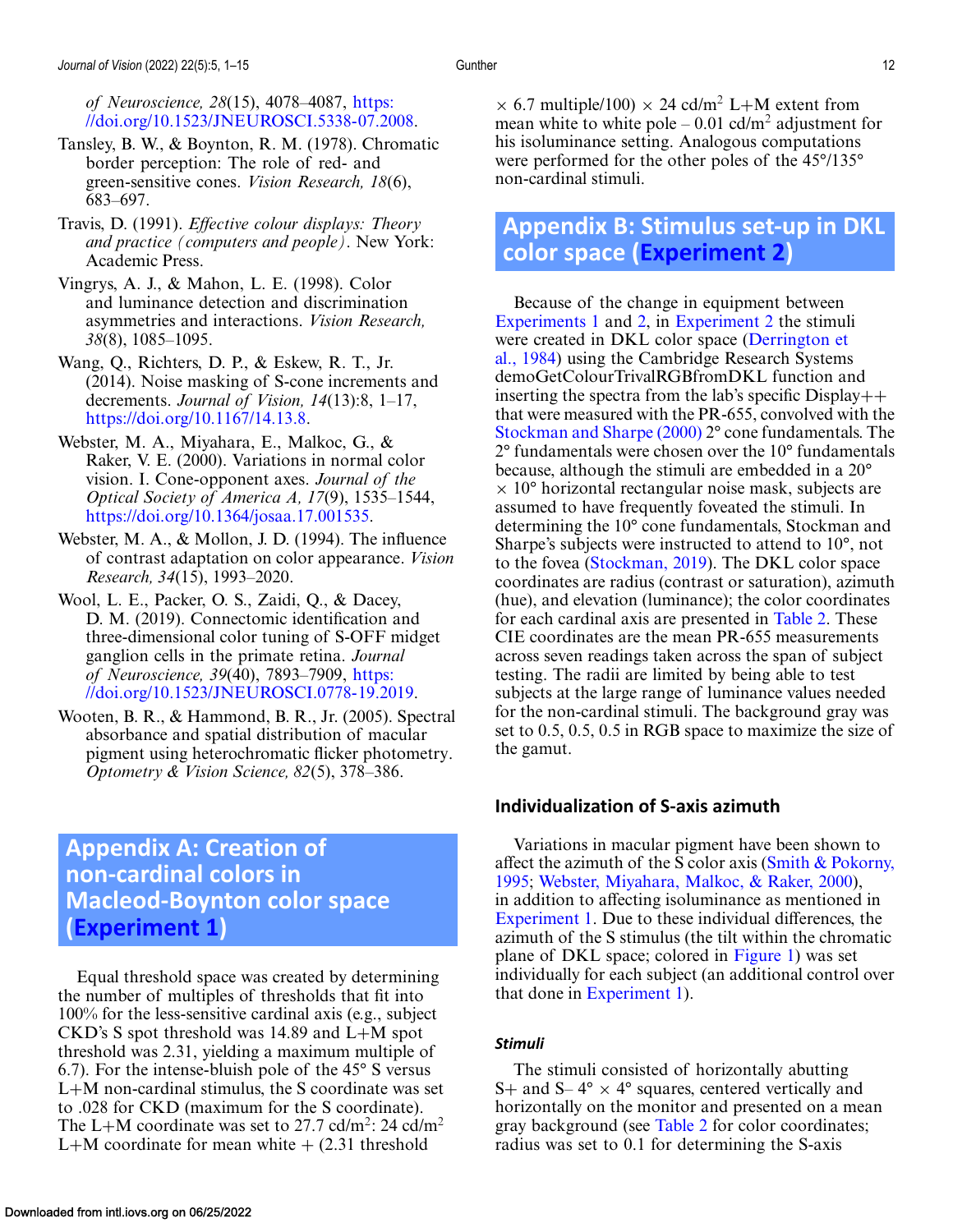<span id="page-12-0"></span>

| Color           | <b>DKL Coordinates</b> |         |           | <b>CIE Coordinates</b> |        |                   |
|-----------------|------------------------|---------|-----------|------------------------|--------|-------------------|
|                 | Radius                 | Azimuth | Elevation | x                      |        | cd/m <sup>2</sup> |
| $S+$ (bluish)   | 0.3                    | 270     | 0         | 0.2867                 | 0.2813 | 60.59             |
| S-(yellowish)   | 0.3                    | 90      | 0         | 0.3595                 | 0.4683 | 61.33             |
| $-L-M$ (black)  | $-0.25$                | 180     | 90        | 0.3159                 | 0.3553 | 46.12             |
| $L+M$ (white)   | 0.25                   | 180     | 90        | 0.3147                 | 0.3501 | 76.10             |
| Gray background | 0                      | 180     | 90        | 0.3150                 | 0.3532 | 61.15             |

Table 2. Coordinates of cardinal stimuli, [Experiment 2.](#page-5-0)

azimuth). On each trial, the azimuth started at a random tilt between 265°/85° (S+/S–) and 275°/95°. On odd trials, the stimuli started with S+ on the left; even trials started with S– on the left. Borders have been shown to fade upon fixation, especially borders along the S-axis (Buck, Frome,  $\&$  Boynton, 1977); thus, if the subject paused on making adjustments, the colors of the stimuli swapped sides every two seconds.

#### *Procedure*

Minimally distinct border (MDB) (Boynton  $\&$ [Kaiser, 1968\) was used to adjust the azimuth of](#page-9-0) the S stimulus, as per [Parry and Robson \(2012\);](#page-10-0) see also [Tansley and Boynton \(1978\)](#page-11-0) for the application of MDB for defining the S-axis (i.e., the tritanopic confusion line). Subjects adjusted the azimuth of the stimulus by pressing buttons on the CB6 Push Button Response Box that allowed for coarse (1° azimuth) or fine (0.333° azimuth) adjustments. A separate CB6 button was used to enter the response. Subjects completed 20 trials. If the standard deviation of the settings was greater than 2° azimuth, more trials were run until the most recent 20 trials met the criterion. The average azimuth was calculated on only the most recent 20 trials. All remaining portions of the experiment were conducted with stimuli presented at each subject's individually determined S-axis azimuth.

#### **Determining isoluminance**

#### *Stimuli*

The same stimuli used in [Experiment 1](#page-3-0) were used here, with the exceptions of being created in DKL color space rather than MacLeod-Boynton color space, at an average luminance of  $60 \text{ cd/m}^2$  rather than 24  $cd/m<sup>2</sup>$ , and the Gaussian-filtered sine wave gratings had a standard deviation of 2 rather than 1 to increase the apparent size of the stimuli in order to facilitate obtaining contrast thresholds. Colors were as shown in Table 2, but with the S radius at 0.1.

#### *Procedure*

As in [Experiment 1,](#page-3-0) HFP was used to determine the isoluminance of the S cardinal axis. Subjects adjusted

the elevation of the two phases of the stimulus (e.g., S+ and S–) until the flicker appeared minimal. Buttons on the CB6 Push Button Response Box allowed for coarse ( $1^{\circ}$  elevation for S) or fine (0.2° elevation for S) adjustments. As the subject increased the luminance of one phase, the other decreased by the same amount, keeping the mean luminance equal to the background (at  $0^{\circ}$  elevation, approximately 60 cd/m<sup>2</sup>). A separate CB6 button was used to enter the response. As in [Experiment 1,](#page-3-0) subjects completed 20 trials. If the standard deviation of the settings was greater than 2° elevation for S stimuli, more trials were run until the most recent 20 trials met the criterion. The average elevation was calculated on only the most recent 20 trials. All remaining portions of the experiment were conducted with stimuli presented at each subject's individually determined elevation.

### **Determining cardinal contrast mask thresholds**

#### *Stimuli*

These thresholds were used to both set the non-cardinal stimulus colors and to present the noise masks at  $4.5\times$  or  $3\times$  each subject's threshold. (4.5 $\times$  for KLG and NHJ,  $3\times$  for IT, who had difficulty getting his thresholds low enough for a  $4.5\times$  mask.) These thresholds were determined on noise mask stimuli. The stimuli consisted of  $10^{\circ} \times 10^{\circ}$  squares comprised of  $0.4^{\circ} \times 0.4^{\circ}$  white noise squares varying between the two endpoints of the color axis being tested (e.g., varying between S+ and S–). The stimuli appeared 4° to the left or right of the central fixation dot. In the noise masking (described below), the spot or grating stimuli were presented on alternate refreshes of the monitor, thus halving the perceived contrast of the stimuli. For this reason, the cardinal noise mask thresholds were determined with the cardinal noise masks presented on alternate refreshes with a background gray mask.

#### *Procedure*

The same procedure that was used in [Experiment 1](#page-3-0) to determine contrast thresholds was used in [Experiment 2.](#page-5-0)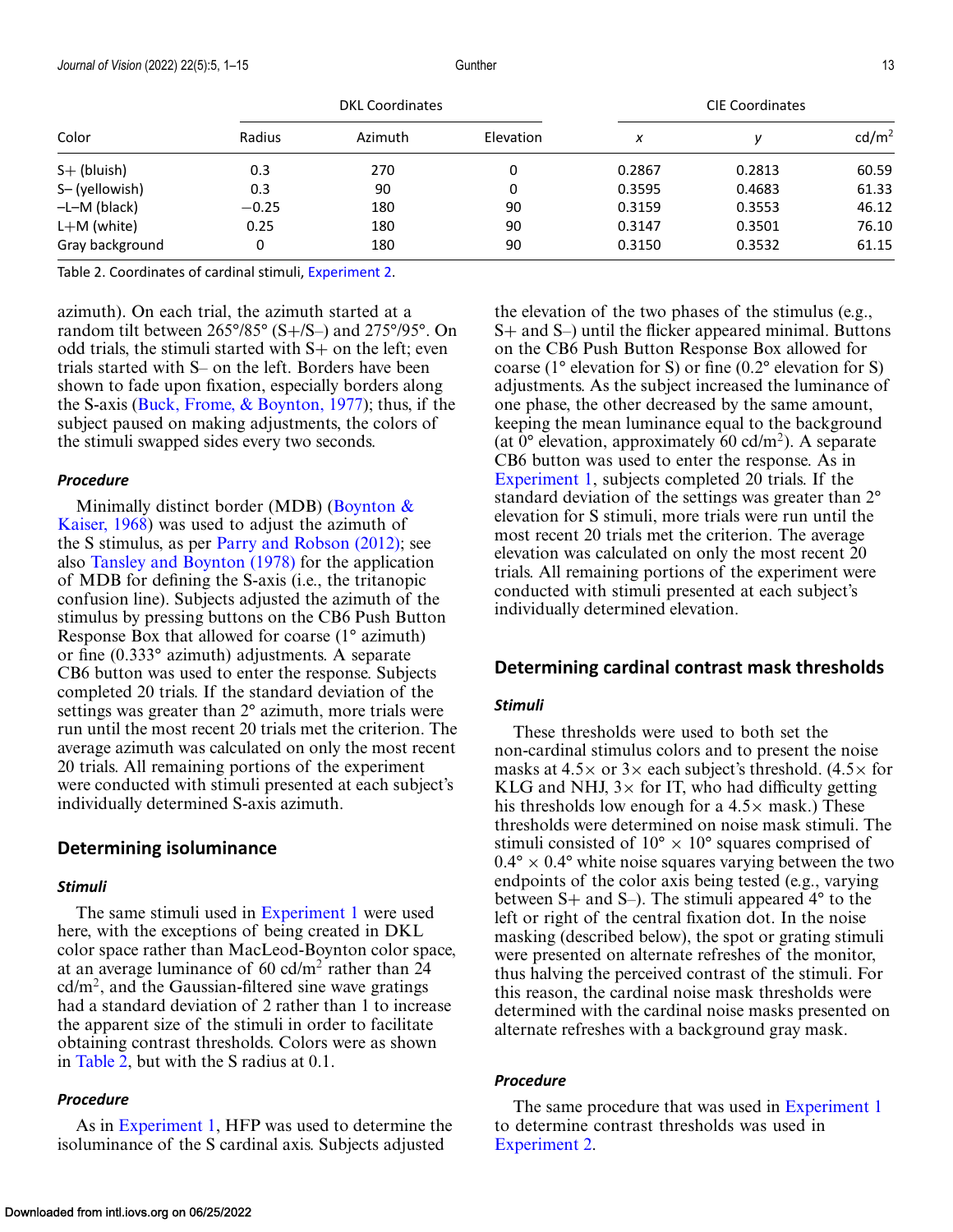# **Individualizing non-cardinal colors**

Non-cardinal stimuli were created in equal threshold space for each subject individually, based on the cardinal color noise mask thresholds. Ten non-cardinal directions in each color plane, at 15° increments, were set for subject KLG; six non-cardinal directions in each color plane, at 22.5° increments, were set for the other two subjects. Cambridge Research Systems has created the DKL space such that, when the elevation is 90, the stimulus will be achromatic. The radius then defines how bright white (positive radii) or dark black (negative radii) the stimulus will be. This means that luminance for the luminance axis is adjusted by manipulating radius, but luminance for the chromatic axes is adjusted by manipulating elevation. In order to be able to create the non-cardinal axes in the S versus L+M color plane, a common metric for luminance was required. This was performed by measuring the luminance of the stimuli with a PR-655 photometer, calculating the needed luminance adjustment for each non-cardinal axis, then converting back to degrees elevation to create the stimuli in DKL space. The relationship between radius and luminance (in  $\text{cd/m}^2$ , as measured by the PR-655) for the luminance stimuli was linear  $(r^2 =$ 0.9984). However, the relationship between degree elevation and luminance for the chromatic stimuli was nonlinear. The best fit (operationalized as the highest *r*<sup>2</sup>) for the relationship between degrees elevation and luminance (measured with the PR-655, averaged across four days of repeated measurements) was a third-order polynomial ( $r^2 = 0.9987$ ).

To create the non-cardinal stimuli, first the luminance of the luminance stimuli was measured with the PR-655, from a radius of  $-0.25$  to  $+0.25$ , on four separate days; the measurements were highly consistent across days. To figure out how much luminance to add to create each non-cardinal color, first the number of multiples of the S threshold that fit into 100% contrast were calculated (e.g., for KLG, with an S mask threshold of 20.63, this yielded a multiple of 4.85). To create equal threshold space, the luminance radius corresponding to 4.85 times the luminance mask threshold was calculated. For example, KLG's luminance threshold was 4.46% of maximum, or a radius of 0.011; when scaled up by 4.85 times, this corresponded to a radius of 0.054. The luminance (in  $\text{cd/m}^2$ ) corresponding to this radius was then calculated from the linear relationship between radius and measured luminance (e.g., for KLG this yielded a luminance change of 3.35 cd/m<sup>2</sup>). This can be thought of as the *y*-axis, with the S threshold forming the *x*-axis. The percent luminance change required for each non-cardinal direction (e.g., 15° intense S) was calculated from the sine of the angle (e.g.,  $\sin[15^\circ]\sin[90^\circ] = 25.88\%$ ) and added to the mean luminance for S. For example, for KLG,  $0.2588 \times 3.35$ 

+ 60.60 cd/m<sup>2</sup> mean S = 61.47 cd/m<sup>2</sup>; note that this mean S luminance differs slightly from that in Table [2, as this reading was taken on a different day. The](#page-12-0) desired 61.47 cd/m<sup>2</sup> for KLG's 15° intense bluish  $(S+)$ stimulus was plugged into the third-order polynomial to determine the degrees elevation. Before determining the degrees elevation required for the non-cardinal stimuli, the required non-cardinal luminance setting was adjusted by the luminance change due to the isoluminant setting. The third-order polynomial was again used now to determine the luminance adjustment  $(in \text{ }cd/m^2)$  corresponding to the psychophysically determined isoluminant elevation adjustment (e.g., KLG's S+ isoluminant adjustment of −0.13° elevation translated to  $-0.331$  cd/m<sup>2</sup>). This adjustment was scaled for the non-cardinal degree elevation (e.g., 15° non-cardinal =  $0.2588 \times [-0.331] = -0.0086$  cd/m<sup>2</sup>). Correcting the above-calculated luminance change for the 15° intense S stimulus with this isoluminance adjustment yielded the final luminance for the 15° intense S stimulus (e.g.,  $61.46$  cd/m<sup>2</sup> for KLG), and thus a final 15° intense S degree elevation of 2.04°. A similar procedure was used to create the other non-cardinal stimuli in equal-threshold space.

These non-cardinal color coordinates were then used to create the 45° and 135° noise masks and the spot and grating stimuli so that all three stimulus types would have the same chromaticity at each direction in color space, enhancing the ability of the masks to mask the stimuli. Thresholds to detect the noise masks were psychophysically measured for the 45° and 135° non-cardinal directions, so that the masks could be presented at 3 times or 4.5 times (depending on the subject) each subject's threshold in the noise masking procedure below.

# **Noise masking**

### *Stimuli*

The target stimuli consisted of the two cardinal directions and ten non-cardinal directions spaced every 15° in the color plane (for KLG), or two cardinal plus six non-cardinal directions spaced every 22.5° (for the other two subjects). The radius for each color direction was set to slightly under the maximum possible for each color. The same 8° diameter, 1-c/deg sine wave grating, and 8° diameter spot used in [Experiment 1](#page-3-0) were used here, with the exception of the Gaussian filter standard deviation being increased to 2, as for determining isoluminance above.

The same noise mask that was used above for determining the cardinal contrast mask thresholds was used here. The noise masks were from the two cardinal and two 45°/135° non-cardinal directions that were used in [Experiment 1,](#page-3-0) plus a gray baseline mask (same color